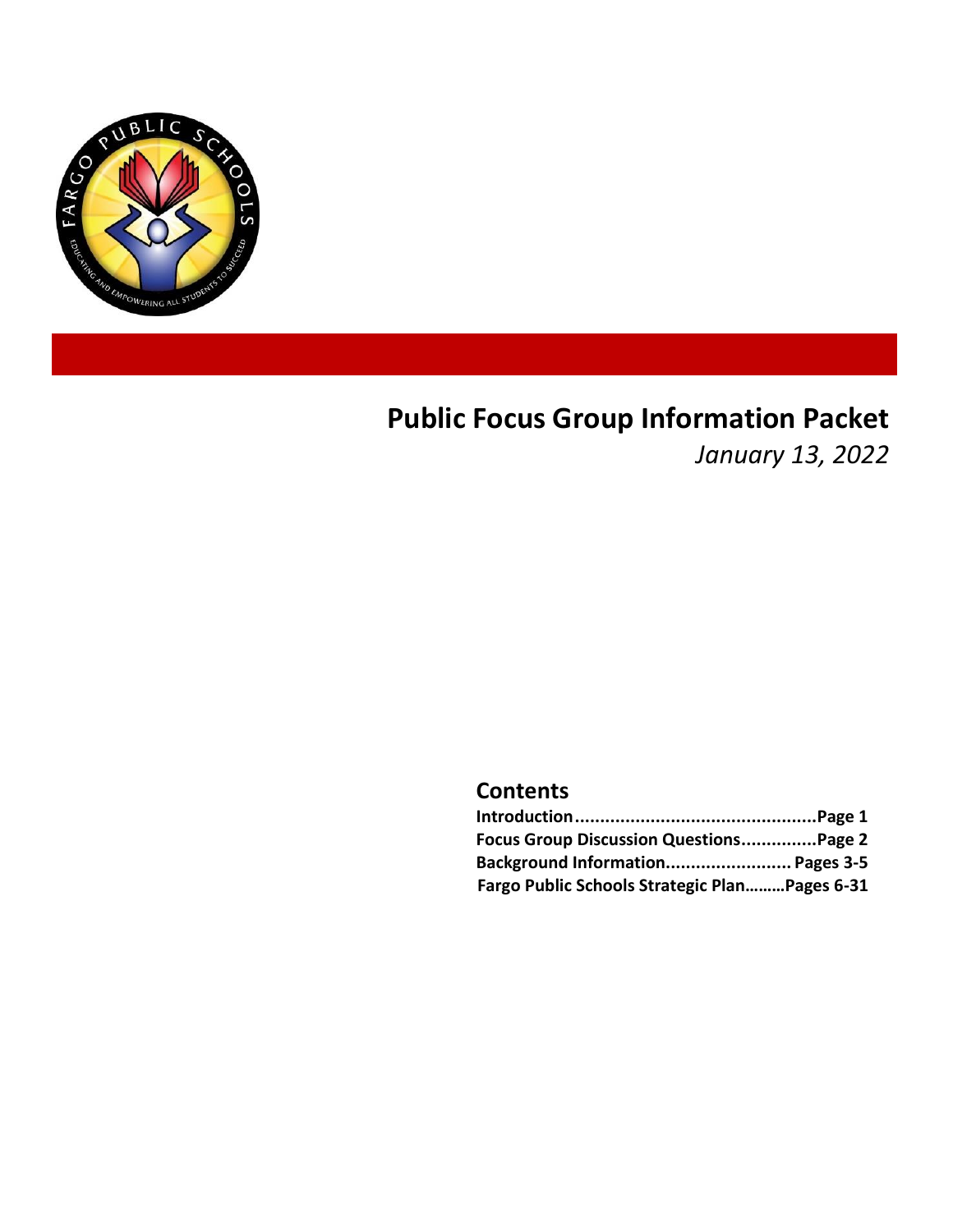### **INTRODUCTION**

The purpose of the 2022 State of the Schools and Public Focus Group event is to provide an overview of the school district as reported in our 2020-21 Annual Report, share components of the school district's Strategic Plan, and receive feedback from the community on the direction of Fargo Public Schools (FPS). The feedback and input provided will assist the district in renewing its current Strategic Plan.

The Strategic Plan is a contract between the Fargo Public School District and its patrons – the residents of the Fargo school district. The 2022 State of the Schools and Public Focus Group event will allow the district to solicit direction from the broader community we serve in order to complete a comprehensive review and update to the existing Strategic Plan to reflect the values of the FPS community. This comprehensive review will address all levels of operations in the district and help pave the road for Fargo Public Schools in the upcoming years.

Fargo Public Schools' mission is to *educate and empower all students to succeed.* To meet that mission, it is important that we continue to engage in thoughtful discussions about our district with the community we serve. Thank you for taking the time to join us for the 2022 State of the Schools Address and Public Focus Group. Working together, we can create a better future for the students we have the privilege of serving.

Sincerely,

Rupak Gandhi **Rebecca Knutson** Superintendent Board of Education, President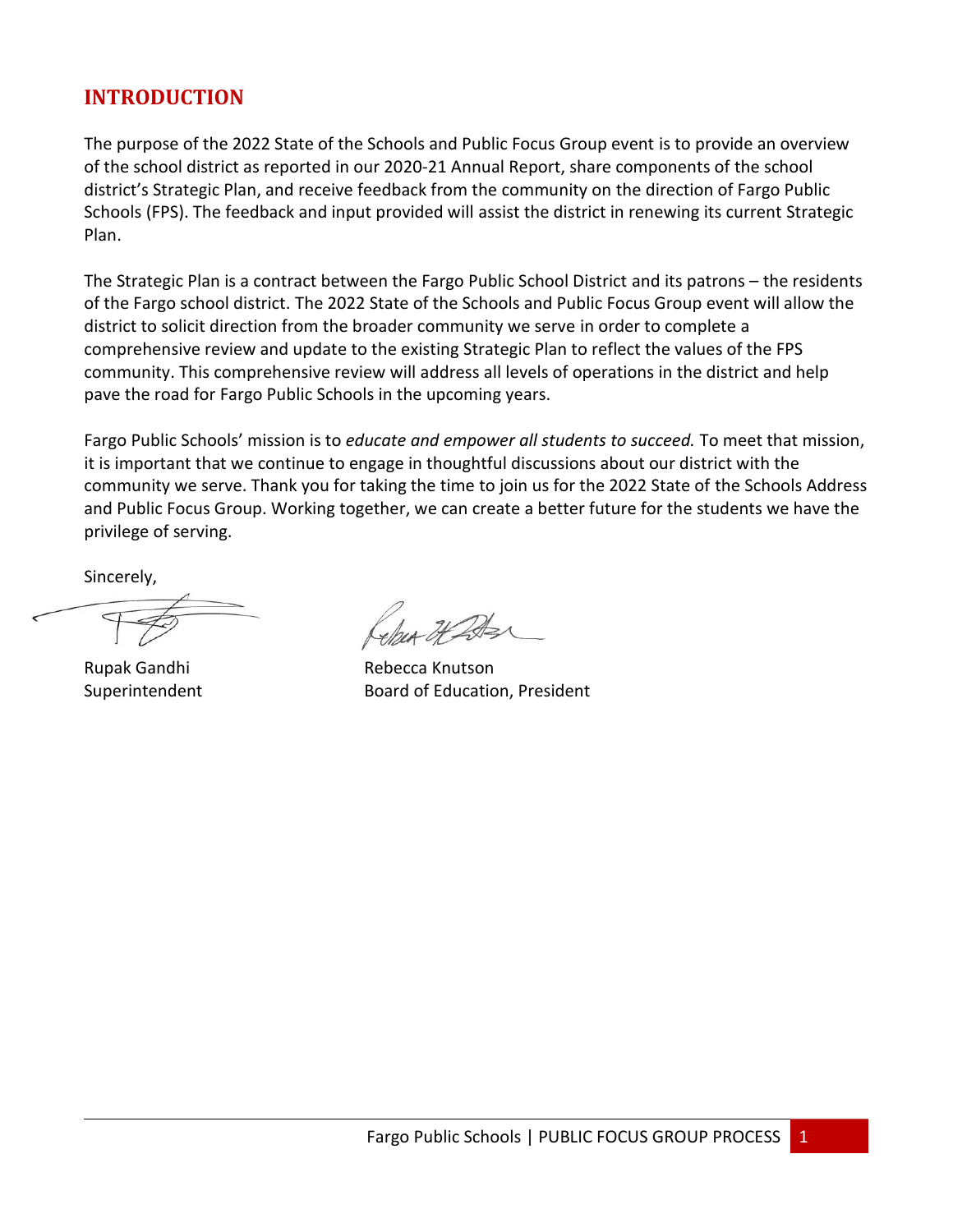### **PUBLIC FOCUS GROUP DISCUSSION QUESTIONS**

*The School Board and administration value your input as part of their strategic decision-making to ensure the continuation of high-quality education within the Fargo Public Schools.* 

*The questions below are based on Shirley D. McCune's Guide to Strategic Planning for Educators. According to McCune, "Strategic plans are designed to provide a sense of direction for a relatively long period. In most instances the strategic plan will remain relevant over time. It should be recognized, however, that situations change, and we will learn and gain experience from implementing plans. It is important to set aside time to carefully evaluate the plan and to renew and modify it to reflect new insights and learnings."*

*To participate in the public focus group, please review the current Strategic Plan (Appendix) with this packet and be prepared to share your answers to the following questions with the members of your discussion group. The discussion questions are listed below.* 

### *Public Focus Group Questions Topic – FPS Strategic Plan*

**Question #1:** What conditions have changed in the external environment or organizational environment since we wrote the strategic plan in 2014 that should be considered for potential updates?

**Question #2:** Do the mission statement and strategic goals continue to express our vision of schools and the things we need to do to reach that vision?

**Question #3:** Have we learned anything from our implementation efforts that would require modifications in our strategic plan?

**Question #4:** What is missing from the current FPS Strategic Plan that must be included as it is renewed?

*According to McCune, these questions can help us decide if any modifications of the strategic plan are in order. "Only when this has been done should the implementation plan be revised."*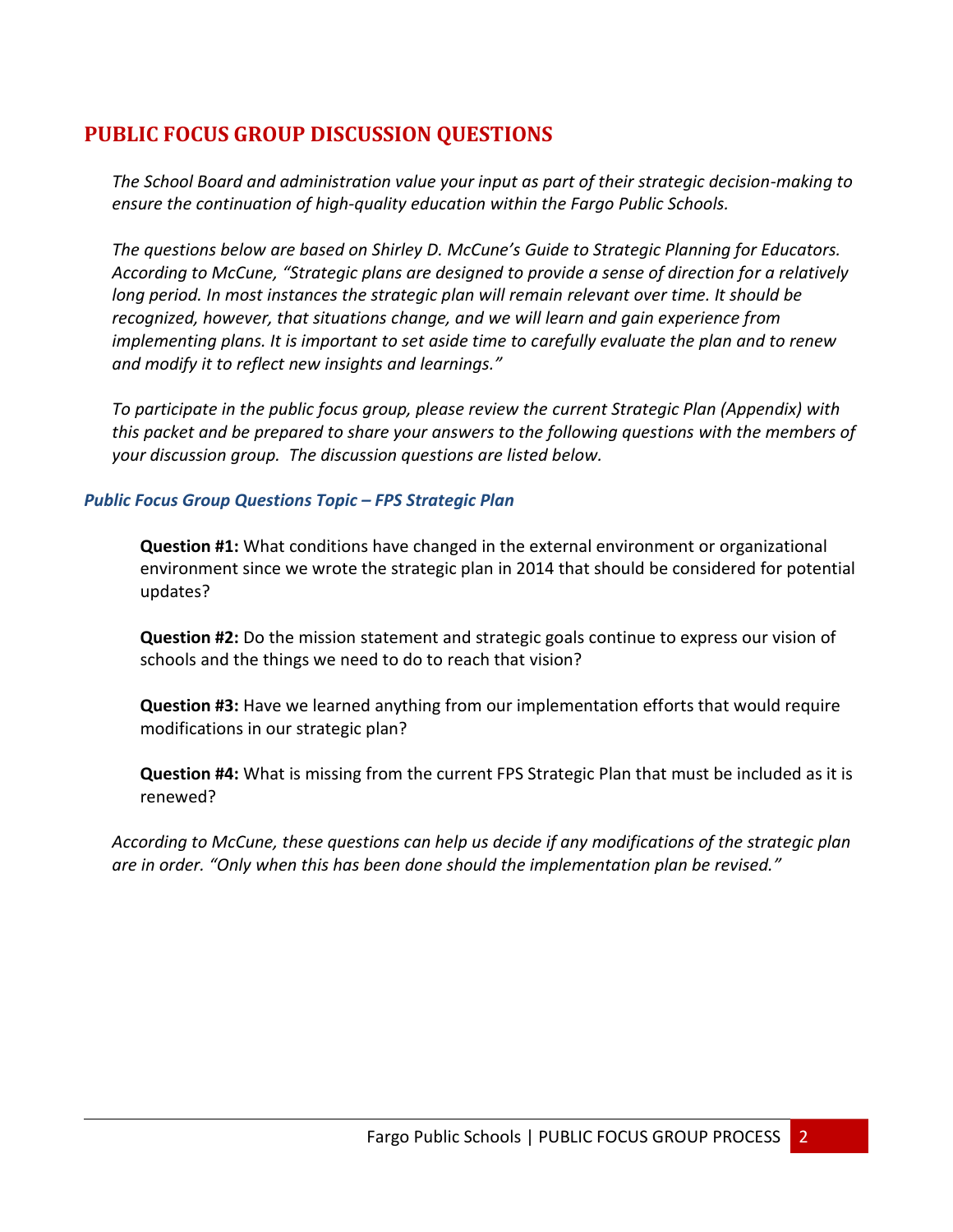### **DISCUSSION QUESTIONS BACKGROUND INFORMATION**

### *FPS Strategic Plan – History and Why Now?*

The District began work on its first Strategic Plan in 2000. During the 2014-15 school year, a new Strategic Plan was created. The current FPS Strategic Plan was approved by the Fargo Board of Education on June 9, 2015, and was developed with an intentional process that allowed for a wide variety of stakeholder input.

Although the plan is a living document that is updated annually with slight modifications, it is also imperative for a periodic comprehensive review to ensure alignment with the Fargo Public Schools mission of *Educating and Empowering All Students to Succeed.*

While COVID-19 has presented many challenges to Fargo Public Schools during the 2019-2020, 2020- 2021 and 2021-2022 school years, it has also created many opportunities for growth and innovation. One of the greatest successes during these challenging times was witnessing the staff of Fargo Public Schools provide high quality instruction to our students in a variety of instructional models. A renewed FPS Strategic Plan will allow all patrons to incorporate lessons learned from recent opportunities and replace completed goals of the current strategic plan to keep pushing FPS forward in fulfilling its mission of educating and empowering all students to succeed.

#### *FPS Strategic Plan – Purpose*

The FPS Strategic Plan is developed based on the mission, vision, and values of Fargo Public Schools.

#### **FPS MISSION**

*Achieving excellence by educating and empowering all students to succeed*

### **FPS VISION**

*Fargo Public Schools is committed to excellence through a student-centered learning environment supported by positive collaborations with students, staff, parents, school, and community.*

*A Fargo Public Schools education will provide students with a broad knowledge base by engaging in a standards-based curriculum with co-curricular opportunities. Graduates will possess sound character and the 21st Century skills in communication, critical thinking, collaboration, and creativity necessary to participate in an ever-changing and culturally diverse world.*

*Equitable opportunities will ensure a quality educational experience to stimulate and support all students in their intellectual, social, and personal growth.*

### **FPS VALUES**

*Fargo Public Schools are committed to:*

- *Believing that all students can learn and grow*
- *Creating a supportive and positive school climate*
- *Ensuring that all students receive effective, rigorous, and relevant instruction from highly qualified teachers*
- *Engaging leadership in all student, parent, and community partnerships*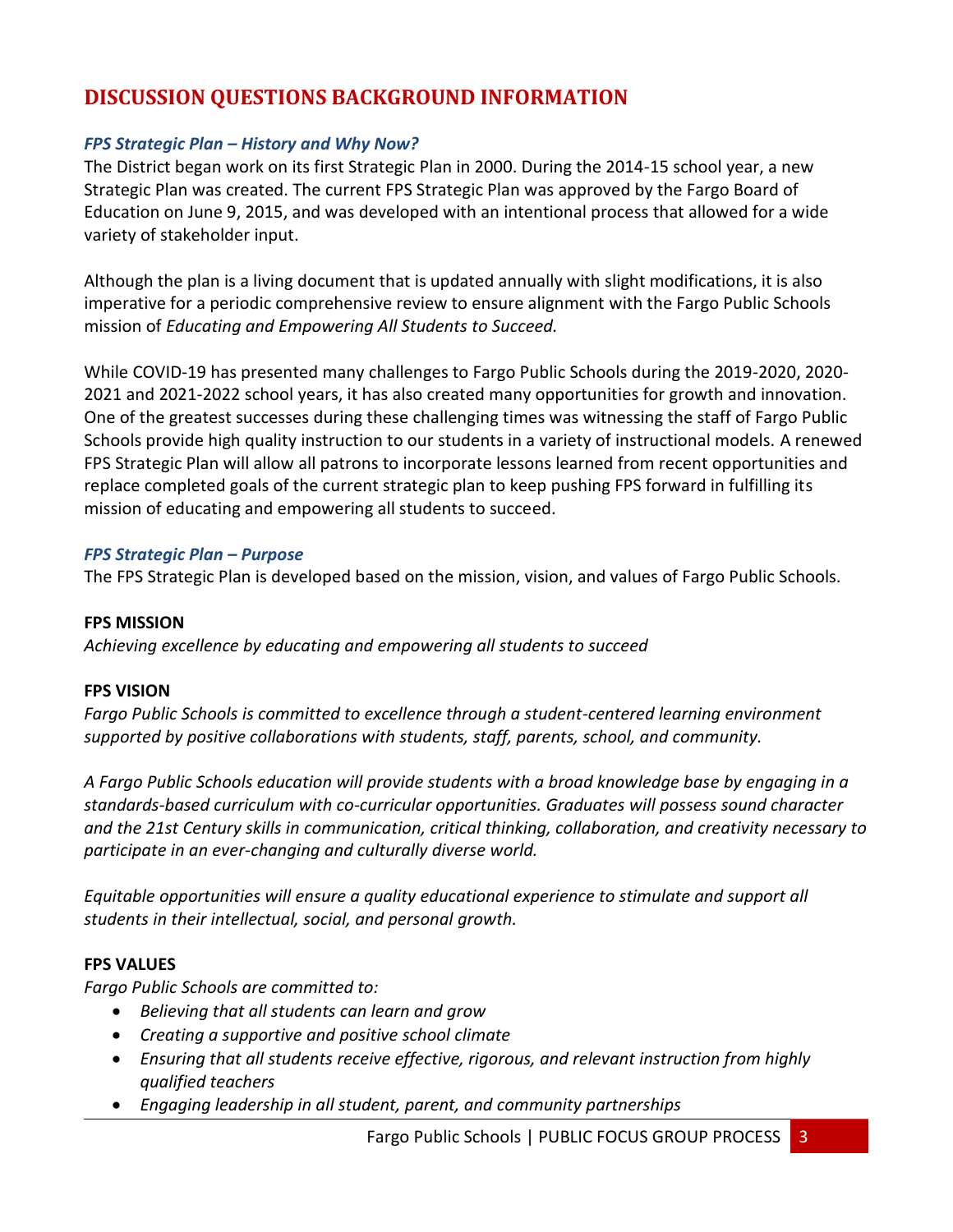• *Making data-driven decisions for continuous improvement*

The purpose of the FPS Strategic Plan is to be a proactive road map to create the kind of educational experiences we want for children. A balanced mix of current practice and new initiatives can be found throughout the plan, which is comprehensive and addresses all areas of district operations. The academic and operational branches of the District are melded together to create consistency in practice.

The plan makes the district's priorities clear, ensures full transparency, and uses measurable outcomes to hold FPS accountable for maintaining focus on what benefits students. As depicted in the graphic below, the FPS Strategic Plan is the overarching governing document for Fargo Public Schools. From the Strategic Plan come the long-term plans and annual operational plans, which guide the scope of work for the district.



### *FPS Strategic Plan – Process Moving Forward*

The Strategic Plan is grouped by seven strategic initiatives which are directly aligned to the results monitored by the Board of Education based on their policies:

- 1. Student Achievement and Growth
- 2. Science, Technology, Engineering, Arts and Mathematics (STEAM)
- 3. Positive School Culture and Safety
- 4. Co-Curricular Activities
- 5. Community Outreach and Communication
- 6. Equitable Resources and Planning
- 7. Continuous Improvement and Accountability

At the 2022 State of the Schools and Public Focus Group Event, attendees will have the opportunity to provide feedback on each of the seven strategic areas by answering a broader ranger of questions applicable to the Fargo Public Schools. Parents and community members will provide insight on these topics and help the district develop considerations for future indicators of success.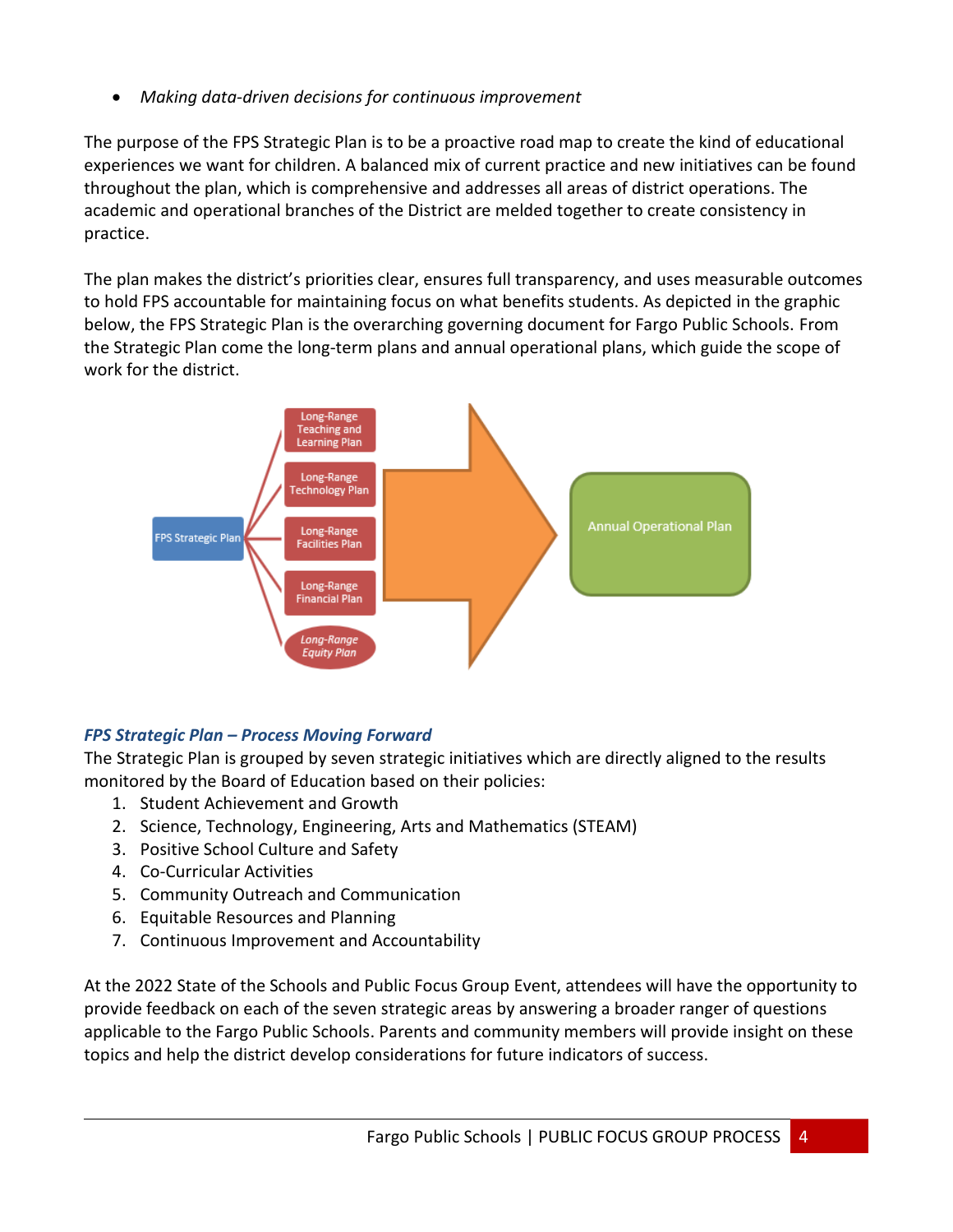The feedback that is collected will be shared with staff who will be able to utilize the data to renew the strategic plan as needed. Once FPS Staff (department leaders) receive the data from the 2022 State of the Schools and Public Focus Group event, they will be able to schedule more detailed and refined input sessions, if needed, for clarity, work to incorporate changes within the current strateigic plan and redevelop the Strategic Plan in Spring and Summer 2022. In the Fall of 2022, the Board of Education will be presented a renewed Strategic Plan reflecting the comprehensive review and updates for final approval.

This process is based on researched best practices for effectively developing and updating strategic plans. Specifically, the questions asked at the 2022 State of the Schools Address and Public Group and process being utilized by Fargo Public Schools originated from *Guide to Strategic Planning for Educators* by Shirley D. McCune.

McCune, S. D. (1986). Guide to Strategic Planning for Educators. Publication Sales, Association for Supervision and Curriculum Development, 125 North West Street, Alexandria, VA 22314 (Stock No. 611-86044; \$6.00).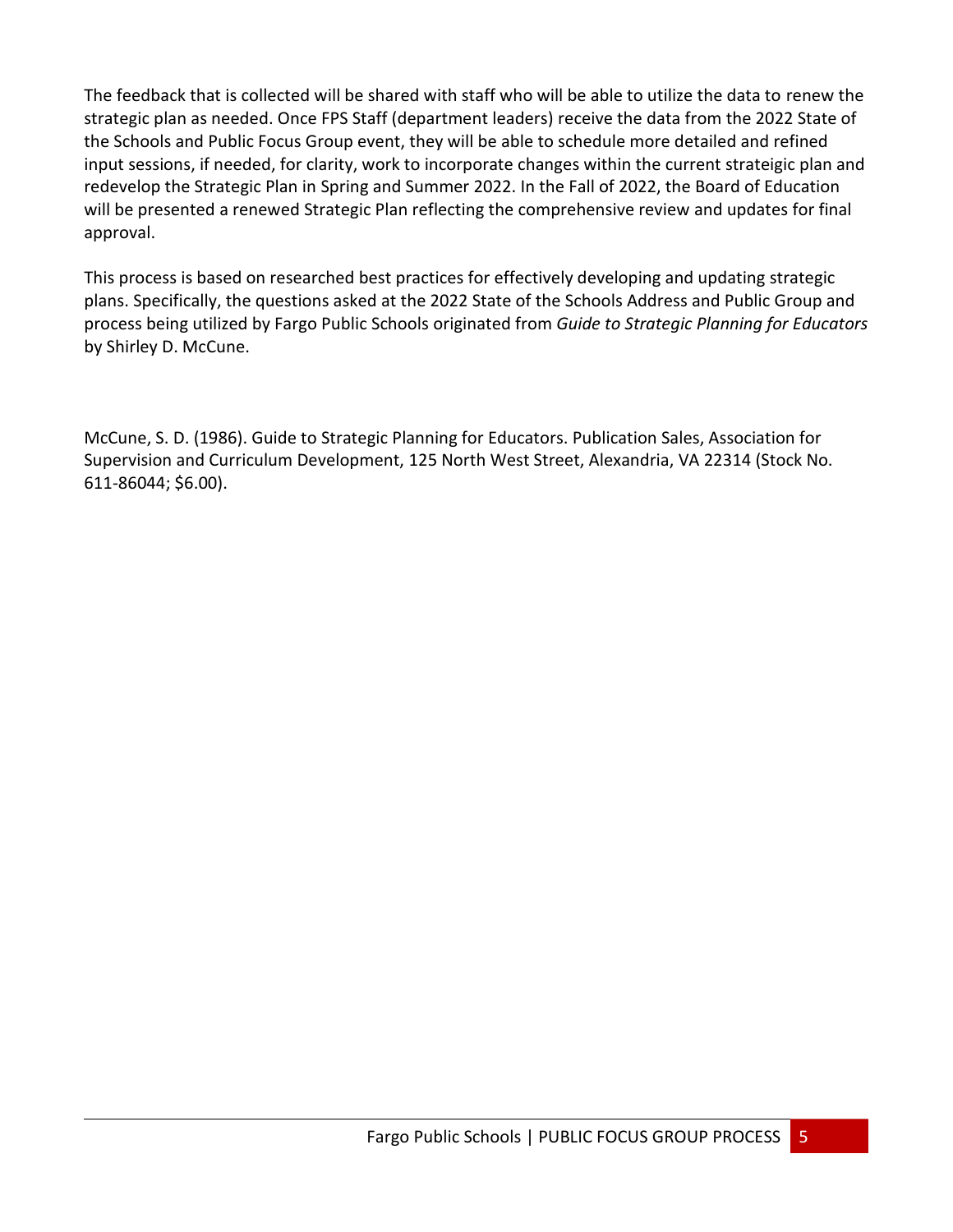# **APPENDIX**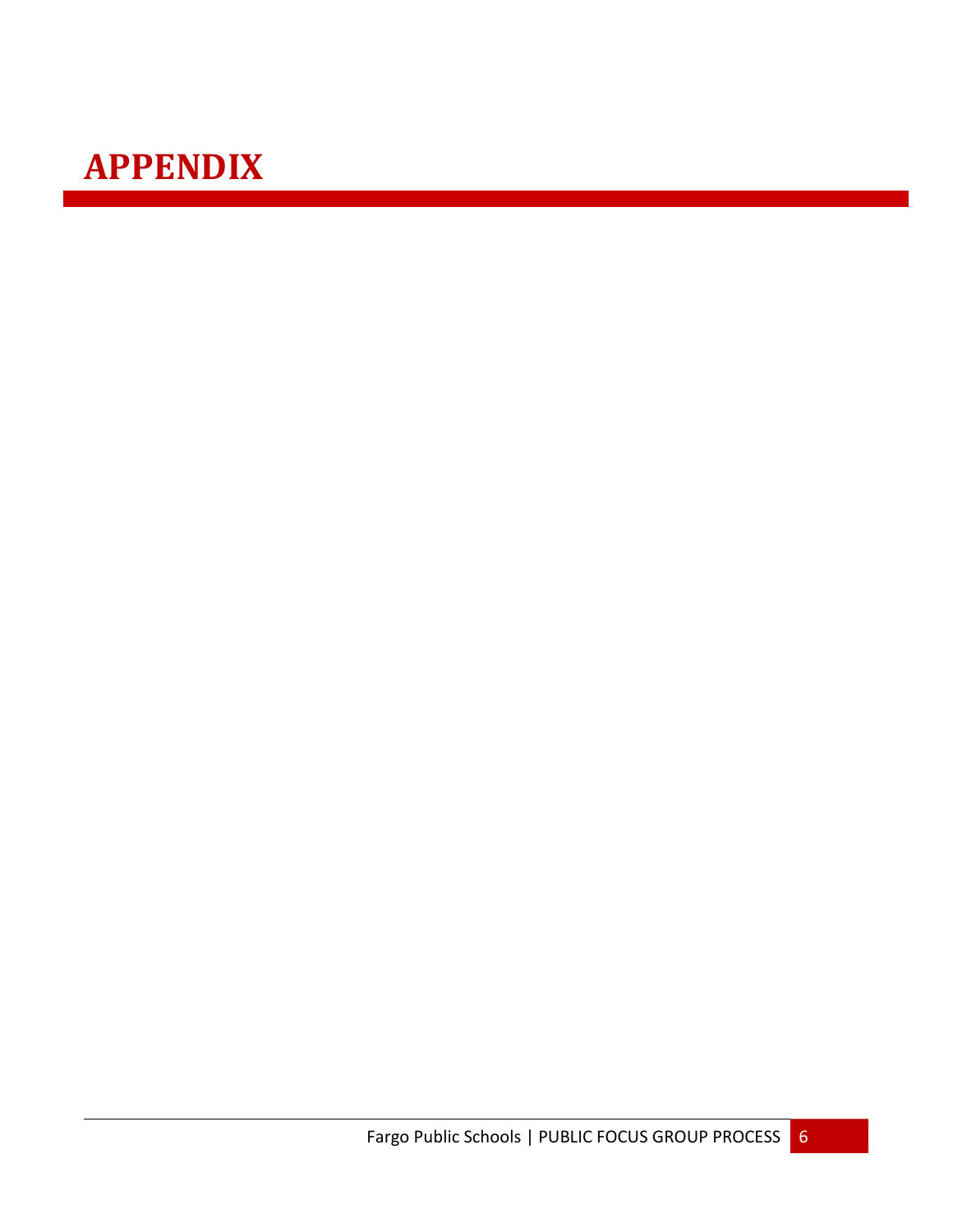

# **Strategic Plan**

*August 2020*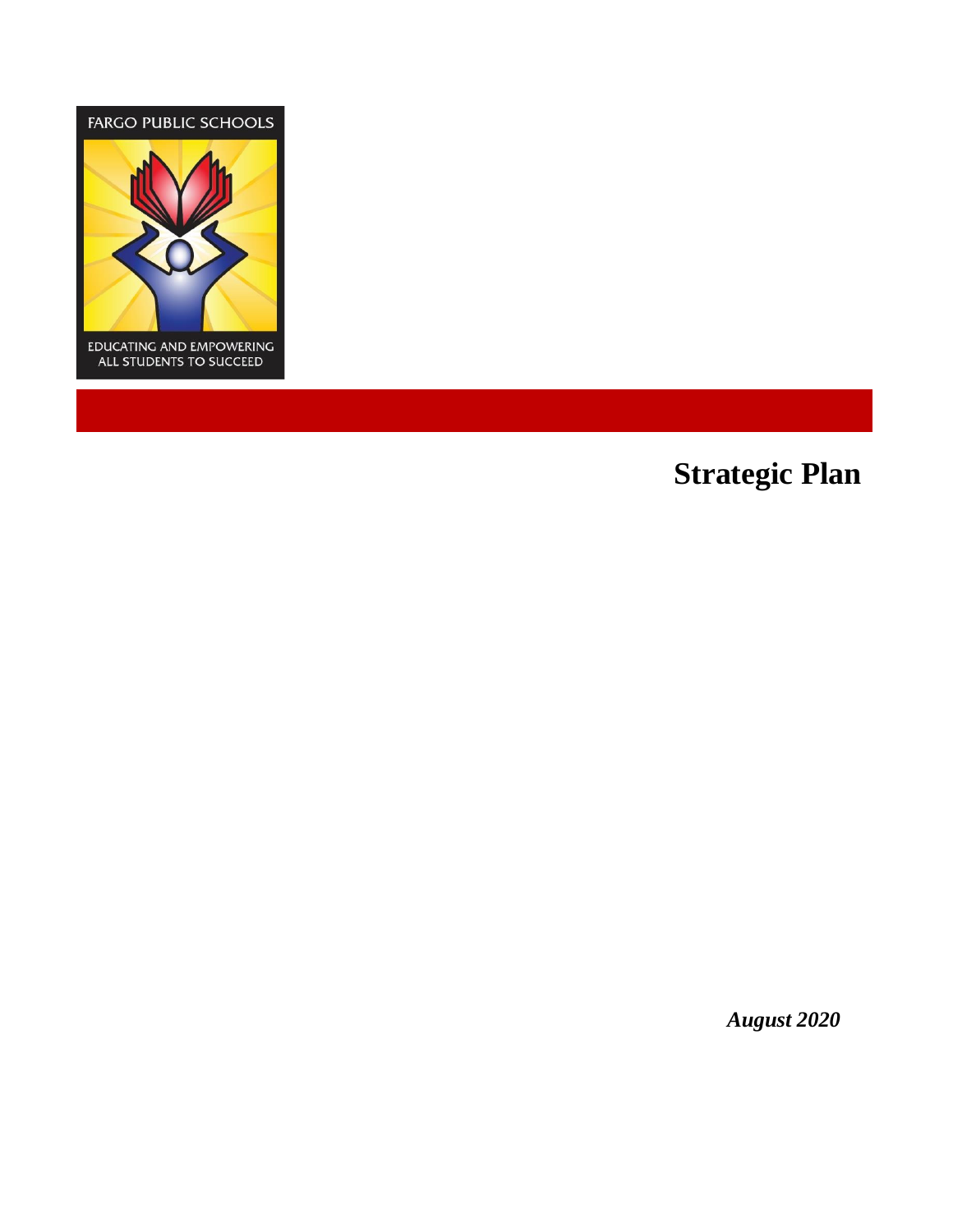# **Table of Contents**

| Strategic Initiative 2 – STEAM - Science, Technology, Engineering, Arts & Mathematics .8 |  |
|------------------------------------------------------------------------------------------|--|
|                                                                                          |  |
|                                                                                          |  |
|                                                                                          |  |
| Strategic Initiative 4 – Engagement and Experiences in Co-Curricular Activities 11       |  |
|                                                                                          |  |
|                                                                                          |  |
|                                                                                          |  |
| Strategic Initiative 5 – Community Outreach and Communication  12-15                     |  |
|                                                                                          |  |
|                                                                                          |  |
|                                                                                          |  |
|                                                                                          |  |
|                                                                                          |  |
| Goal 5 - Mental Health, Dropout Prevention & Youth Risk Services 14                      |  |
|                                                                                          |  |
|                                                                                          |  |
|                                                                                          |  |
|                                                                                          |  |
|                                                                                          |  |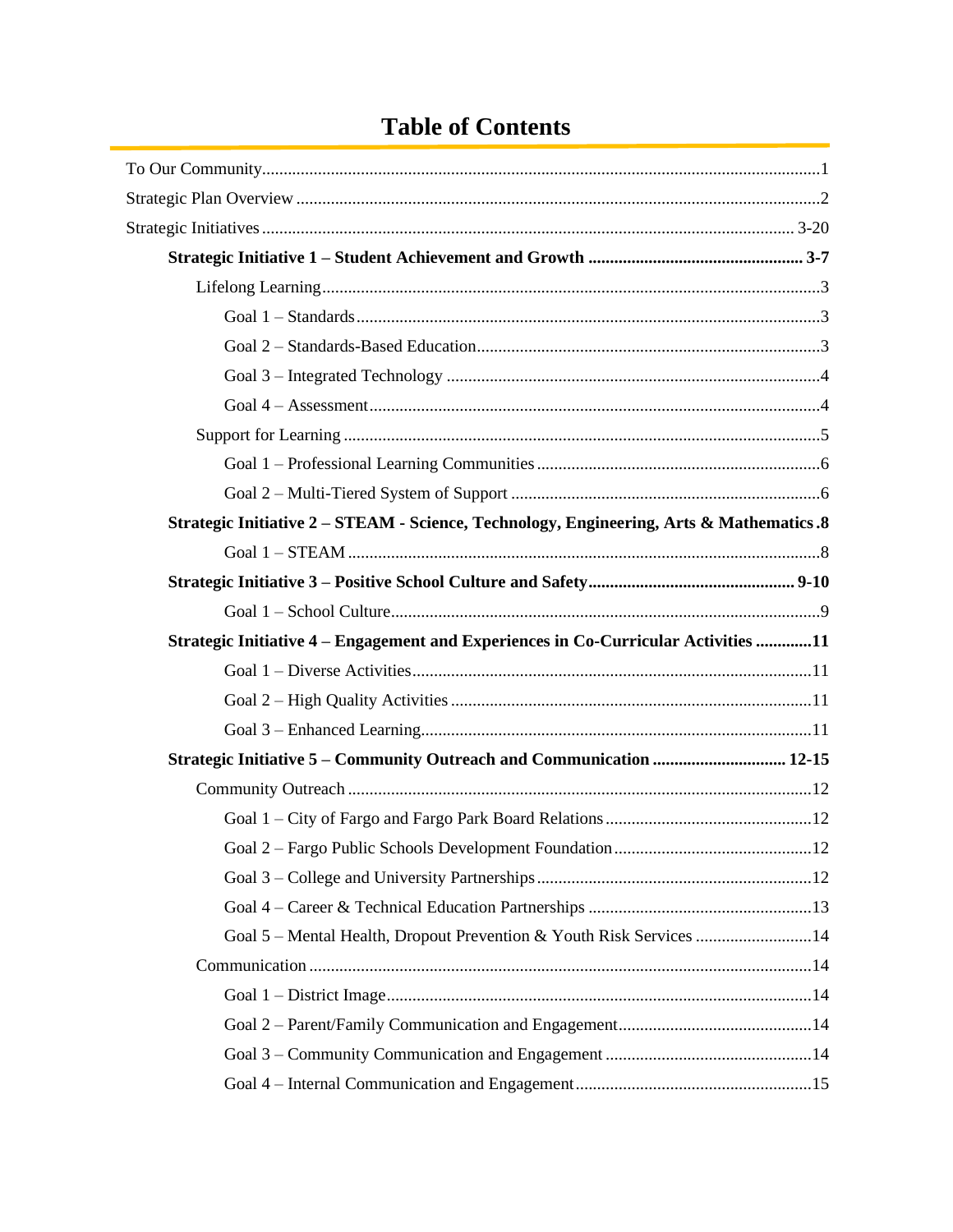| Goal 6 – Comprehensive New Teacher Mentor Induction Program17         |  |
|-----------------------------------------------------------------------|--|
|                                                                       |  |
|                                                                       |  |
|                                                                       |  |
|                                                                       |  |
|                                                                       |  |
|                                                                       |  |
|                                                                       |  |
|                                                                       |  |
|                                                                       |  |
| Strategic Initiative 7 - Continuous Improvement and Accountability 20 |  |
|                                                                       |  |
|                                                                       |  |
|                                                                       |  |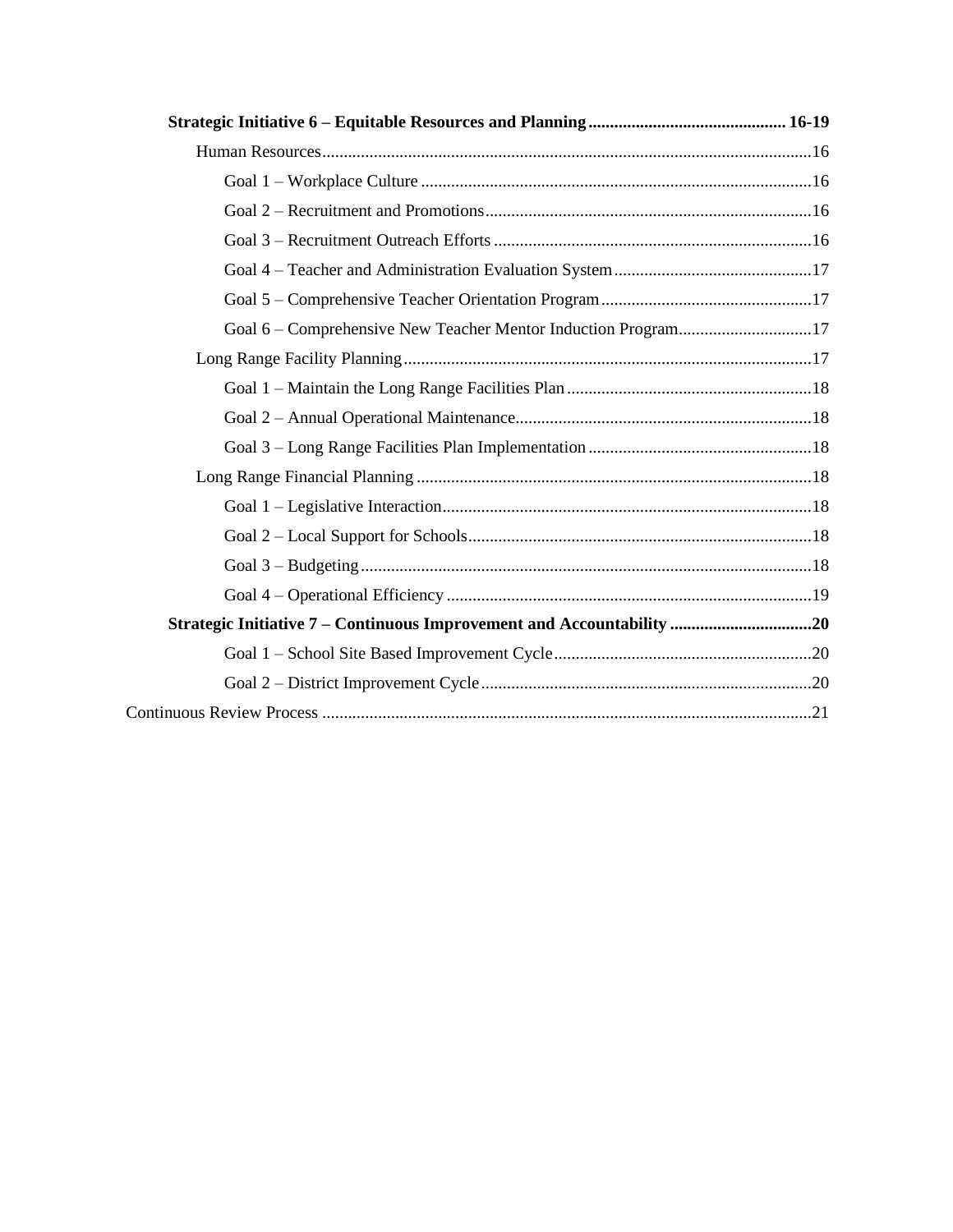# **To Our Community…**

The Fargo Public Schools established its current Strategic Plan in 2015 through a strategic planning process involving the community. The Strategic Plan is proactive and provides a road map to create the kind of educational experiences we want for today's and tomorrow's children. A balanced mix of current practice and new initiatives can be found throughout the plan. The plan is comprehensive and reaches all corners of the district. Both the academic and operational branches of the district are melded together to create consistency in practice.

The following plan makes our priorities clear, ensures full transparency, and will use measurable outcomes to hold us accountable for maintaining focus on what will benefit our students. The plan is reviewed annually.

The Fargo Public Schools Strategic Plan sets the course for the future of our district. We invite the Fargo community to join us as we *educate and empower all students to succeed!*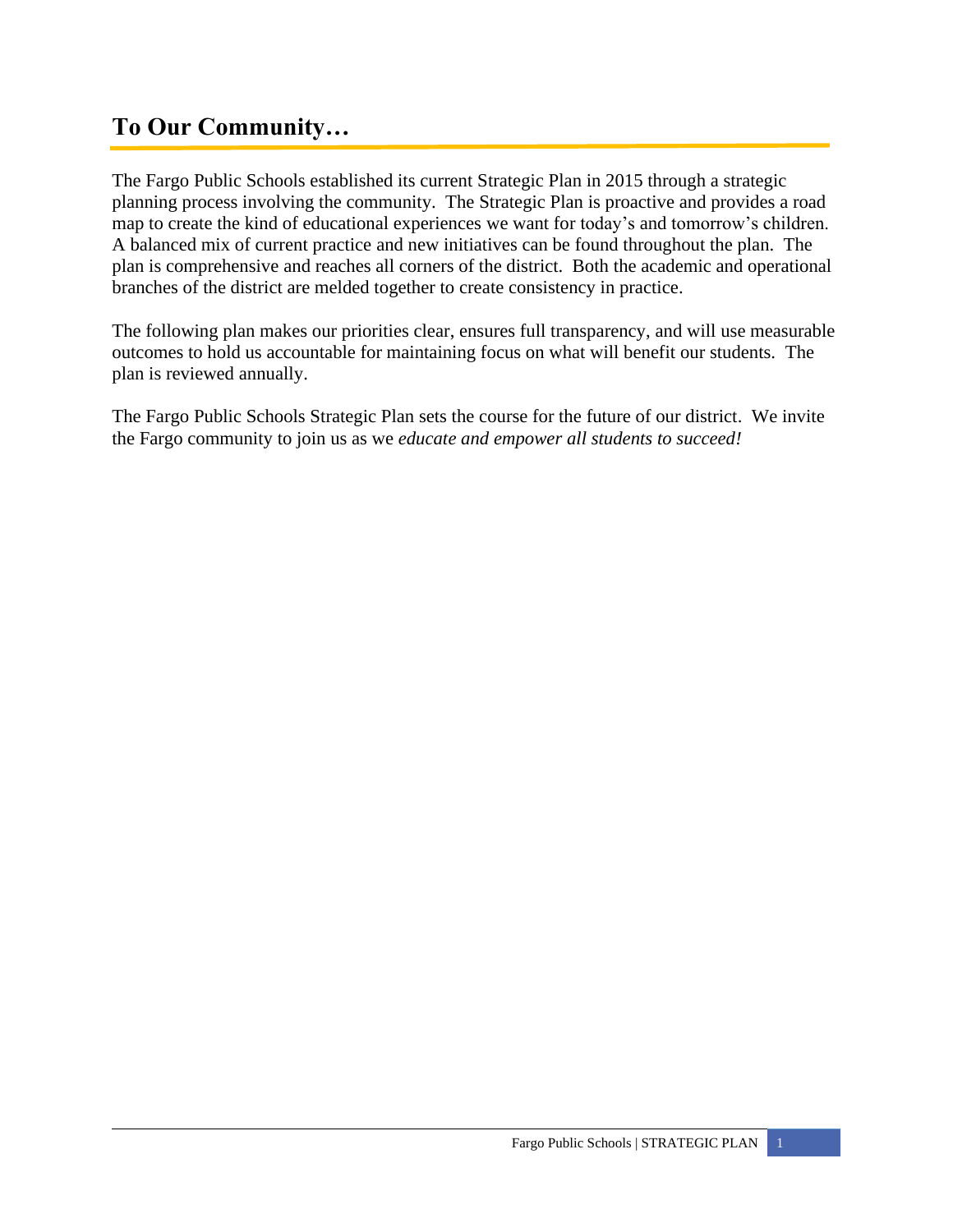

# **FARGO PUBLIC SCHOOLS STRATEGIC PLAN**

# **Our Mission**

*"Educating and empowering all students to succeed"*

# **Our Vision**

*Fargo Public Schools is committed to excellence through a student-centered learning environment supported by positive collaborations with students, staff, parents, school, and community.* 

*A Fargo Public Schools education will provide students with a broad knowledge base by engaging in a standards-based curriculum with co-curricular opportunities. Graduates will possess sound character and the 21st Century skills in communication, critical thinking, collaboration, and creativity necessary to participate in an ever-changing and culturally diverse world.*

*Equitable opportunities will ensure a quality educational experience to stimulate and support all students in their intellectual, social, and personal growth.*

# **Our Values**

The Fargo Public Schools are committed to:

- *Believing that all students can learn and grow*
- *Creating a supportive and positive school climate*
- *Ensuring that all students receive effective, rigorous, and relevant instruction from highly qualified teachers*
- *Engaging leadership in all student, parent, and community partnerships*
- *Making data-driven decisions for continuous improvement*

# **Our Strategic Initiatives**

The following strategic initiatives will guide our efforts as we "educate and empower all students to succeed."

- *Student Achievement and Growth*
- *STEAM – Science, Technology, Engineering, Arts, and Mathematics*
- *Positive School Culture*
- *Engagement and Experiences in Co-Curricular Activities*
- *Community Outreach and Communication*
- *Equitable Resources and Planning*
- *Continuous Improvement and Accountability*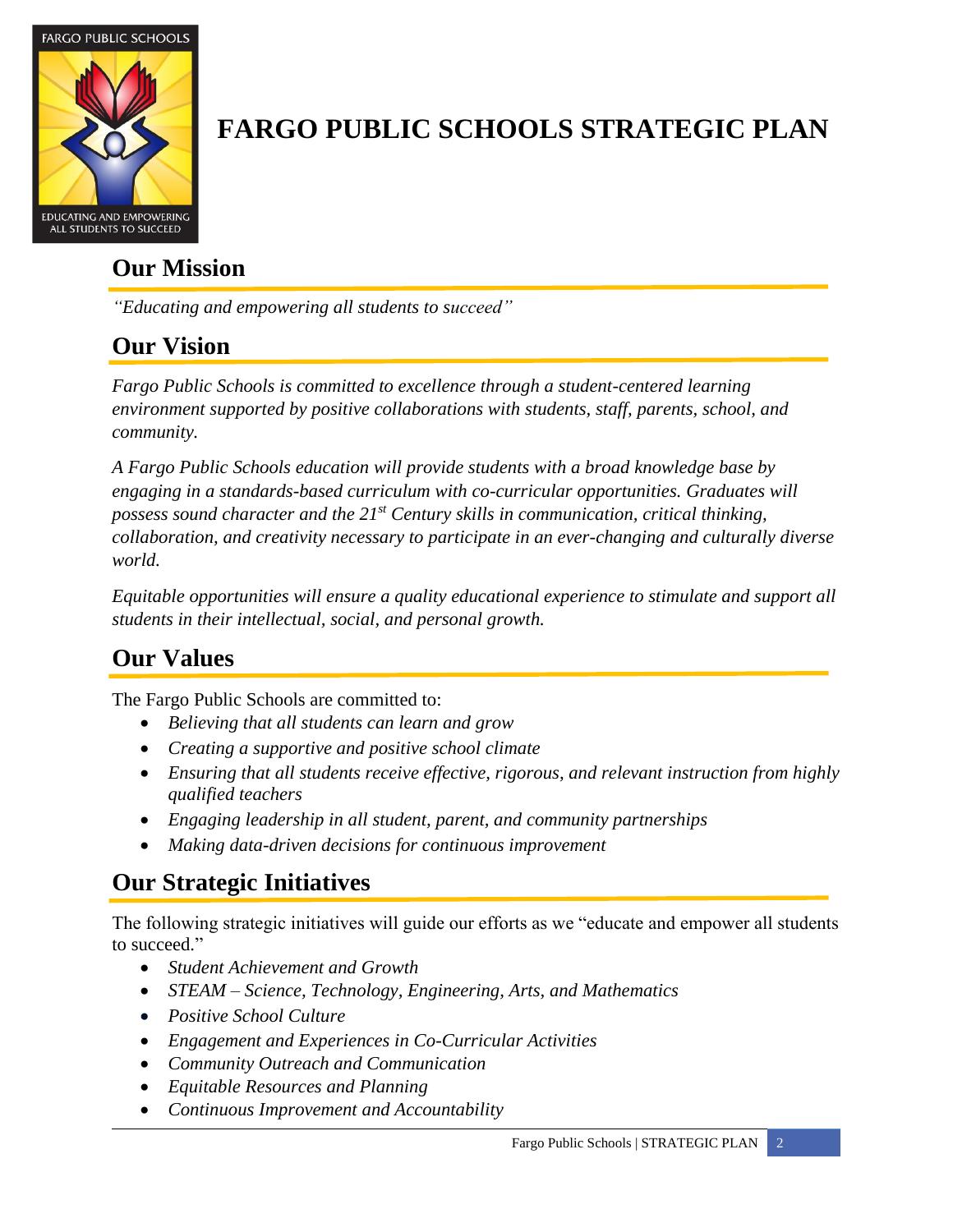### **Student Achievement and Growth**

As a result of the Fargo Public Schools efforts, our students will meet or exceed individual learning goals toward the achievement of district standards and benchmarks for academic proficiency in all content areas. We will accomplish this through the use of *Professional Learning Communities (PLCs)* and the following strategic initiatives and goals in the areas of *Lifelong Learning* and *Support for Learning*.

**Lifelong Learning** is the ongoing self-motivated pursuit of knowledge for either personal or career reasons. All students enrolled in the Fargo Public Schools will engage in a comprehensive curriculum designed to provide a variety of academic experiences. As a result of the Fargo Public Schools efforts, this strategic initiative will be achieved through the following goals:

### **Goal 1 – Standards**

**North Dakota State Standards** – The Fargo Public Schools will use the North Dakota State Standards to provide the structure for teaching and learning. Standards encourage the highest achievement of every student by defining the knowledge and skills that students should acquire at each grade level. (*Reference: Teaching and Learning Long Range Plan)*

21<sup>st</sup> Century Standards – The Fargo Public Schools will use the 21<sup>st</sup> Century skills of collaboration, communication, creativity, and critical thinking to provide the structure for teaching and learning.  $21<sup>st</sup>$  Century skills encourage the highest achievement of every student, by defining the knowledge and skills that students should acquire at each grade level and support the learning of the North Dakota State Standards. (*Reference: Teaching and Learning Long Range Plan)*

### **Indicators of Success or Results**

- Fargo Public Schools Standards/Standards-Based Instruction Dashboard The percentage of courses meeting district standards/standards-based instruction expectations will increase annually:
	- o By the end of the 2020-21 school year, elementary core content areas (science, and social studies) will have selected essential learning outcomes and created proficiency scales
	- o By the end of the 2020-21 school year, teacher leaders and professional learning communities will review their essential learning outcomes to ensure 21st Century Learning Standards are explicitly defined as part of their essential learning outcomes
- Annual report to the Board of Education

**Goal 2 – Standards-Based Education** – Standards-based instruction provides educators an ongoing collaborative process to proactively plan instruction, interventions and extensions that will result in improvements to student learning. Fargo Public Schools teachers will use a standards-based education model to deliver the curriculum adopted to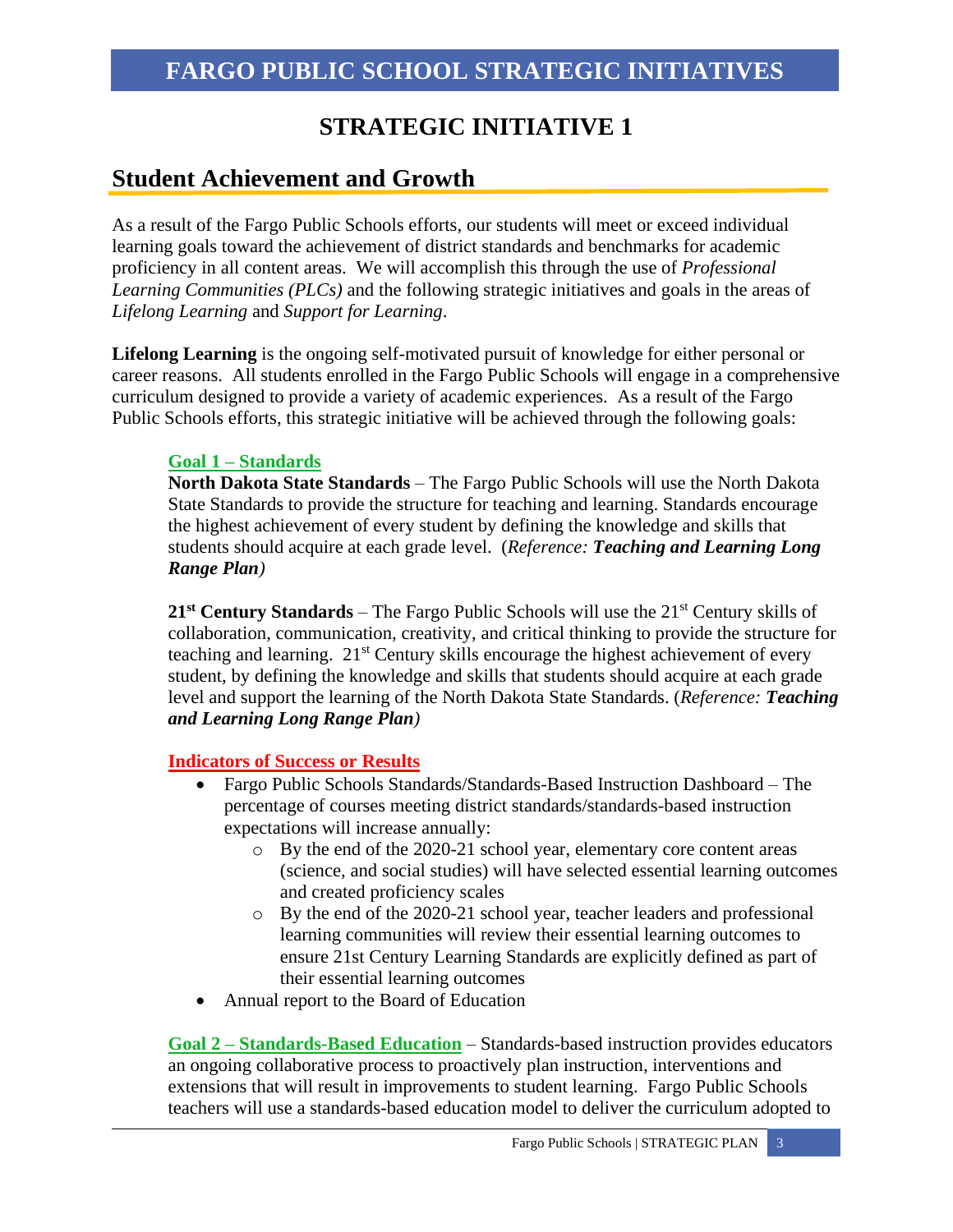meet North Dakota State Standards and 21st Century skills. (*Reference: Teaching and Learning Long Range Plan)*

**Indicators of Success or Results**

- Fargo Public Schools Standards/Standards-Based Instruction Dashboard The percentage of courses meeting district standards/standards-based instruction expectations will increase annually:
	- o By the end of the 2020-21 school year, elementary core content areas (science, and social studies) will have selected essential learning outcomes and created proficiency scales
	- o By the end of the 2020-21 school year, teacher leaders and professional learning communities will review their essential learning outcomes to ensure 21st Century Learning Standards are explicitly defined as part of their essential learning outcomes
- Annual report to the Board of Education

**Goal 3 - Integrated Technology** – Today's learning environments should reflect what we know about how people learn and take advantage of technology to optimize learning. Our system must support administrators, teachers, and support staff in their efforts to leverage the power of technology to provide engaging, personalized learning experiences and ensure students have the skills to be lifelong learners. Technology provides access to more learning resources and connections to experts and audiences beyond the classroom. The Fargo Public Schools will integrate technology within the curriculum to optimize the individual learning of each student. Integrated technology assists students to:

- Gather, evaluate, and or use information for learning
- Conduct research, solve problems, and or create original works for learning
- Communicate and work collaboratively for learning

(*Reference: Long Range Technology Plan)*

#### **Indicators of Success or Results**

- Yearly surveys of students and staff indicating the level of technology integration in classroom activities
- Yearly review of the *Long Range Technology Plan* to ensure implementation fidelity
- Annual report to the Board of Education

**Goal 4 - Assessment** *–* Assessments provide students, educators, parents, and the public with a range of information about standards-based student achievement. The Fargo Public School teachers will use both formative and summative assessments to measure student achievement. Results from these assessments will assist teachers in making decisions to determine the best practices and procedures that will result in improvements to student learning. (*Reference: Teaching and Learning Long Range Plan)*

#### **Indicators of Success or Results**

• [Grade K-5 Students Meeting T](http://benchmarks.tacoma.k12.wa.us/Benchmarks/Percent%20Meeting%20EOC.xlsx?Web=1)heir Individual Growth Target – The percentage of students meeting their individual growth target on the district's benchmark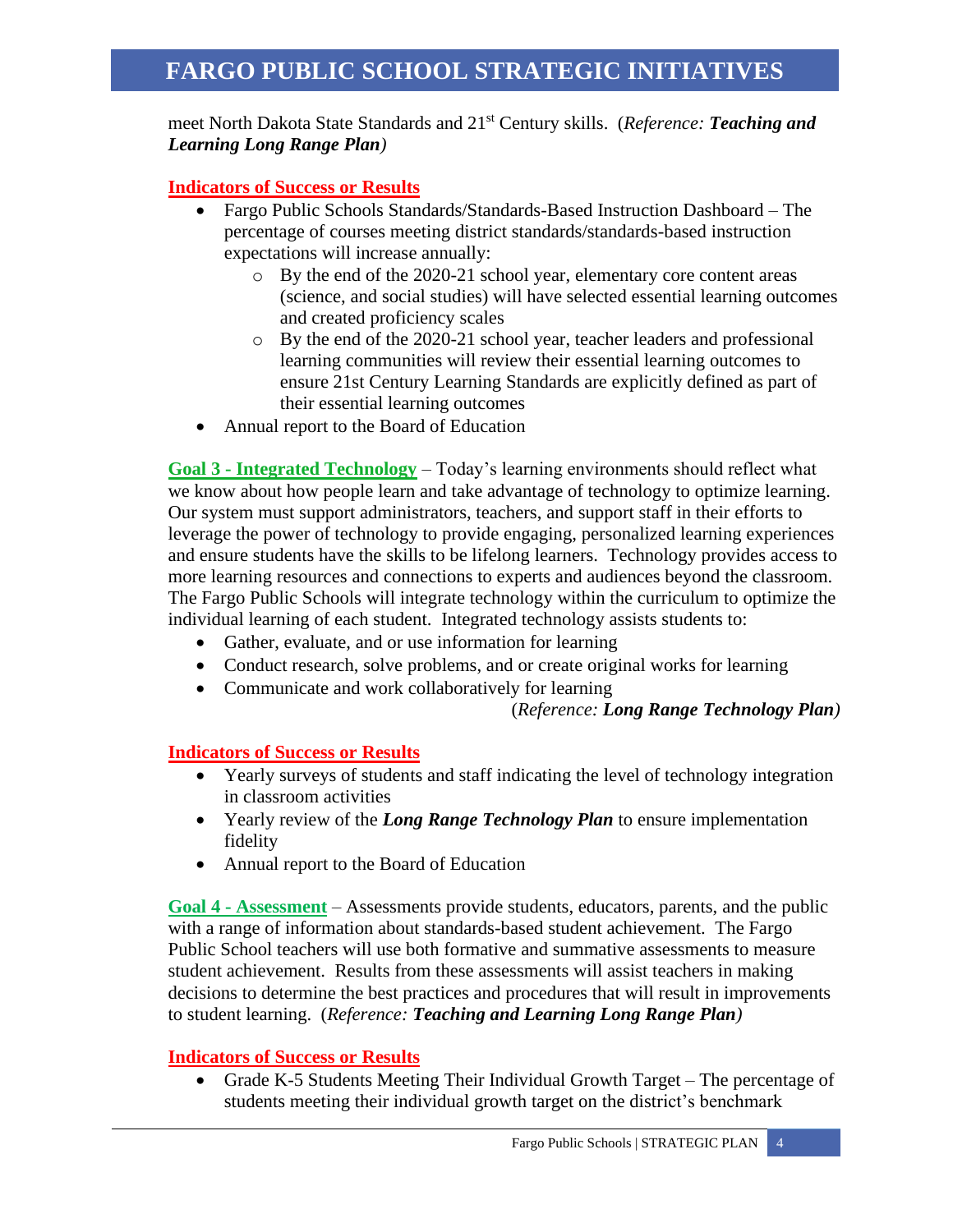(aimswebPlus) assessments will increase annually

- [Grade K-5 Students Meeting G](http://benchmarks.tacoma.k12.wa.us/Benchmarks/Percent%20Meeting%20EOC.xlsx?Web=1)rade Level Reading Target The percentage of students meeting Fargo Public Schools Grade Level Reading Target on the district's reading benchmark assessments will increase annually
- Grade 3-9 [Students Meeting T](http://benchmarks.tacoma.k12.wa.us/Benchmarks/Percent%20Meeting%20EOC.xlsx?Web=1)heir Individual Growth Target The percentage of students meeting their individual growth target on the district's interim (Measures of Academic Progress) assessments will increase annually
- [Grade 3-8 Students Meeting North Dakota State](http://benchmarks.tacoma.k12.wa.us/Benchmarks/Percent%20Meeting%20EOC.xlsx?Web=1) Standards The percentage of students meeting North Dakota State Standards for language arts, math and science will increase annually
- Grade 11 Students Meeting American College Testing (ACT) Benchmark Scores – The percentage of students meeting ACT Benchmark Scores for English Composition, College Algebra, Social Sciences, and Biology will increase annually

(Benchmarks are scores on the ACT subject area tests that represent the level of achievement required for students to have a 50% chance of obtaining a B or higher or about a 75% chance of obtaining a C or higher in corresponding creditbearing first-year college courses.)

- Students Meeting Advanced Placement (AP) Test Scores Standards The percentage of students earning an AP exam score of 3 or higher will increase annually
- [Academic Rigor](http://benchmarks.tacoma.k12.wa.us/Benchmarks/Academic%20Rigor.xlsx?Web=1) The percentage of high school students taking at least one rigorous course (AP, Dual Credit) will increase annually
- [Graduation Rates](http://benchmarks.tacoma.k12.wa.us/Benchmarks/Student%20Graduation.xlsx?Web=1) The percentage of high school students who graduated on time will increase annually
- [Student Eligibility and Career Readiness](http://benchmarks.tacoma.k12.wa.us/Benchmarks/Student%20Eligibility%20and%20Readiness%20(Industry%20Certification).xlsx?Web=1) The percentage eligible and ready for careers based on industry certifications, end of year assessments, or career readiness competencies will increase annually
- [Student Life After High School](http://benchmarks.tacoma.k12.wa.us/Benchmarks/Student%20Life%20After%20High%20School%20(Post-Secondary%20Institution).xlsx?Web=1) The percentage of students indicating they plan to enroll in the military or attend a two-year or four-year institution of higher education will increase annually
- Annual report to the Board of Education

**Support for Learning** is the ongoing system-wide practices utilized by the Fargo Public Schools to ensure the highest possible student achievement in both academic and behavioral pursuits. All teachers in the Fargo Public Schools will engage in an ongoing process of collective inquiry and action research (PLCs) to achieve better results for the students they serve. In addition, all teachers will engage in a system-wide student support system (MTSS) that provides interventions and extensions for students who are needing additional support.

*Professional Learning Communities* (PLCs) are educators working collaboratively in ongoing processes of collective inquiry and action research in order to achieve better results for the students they serve. PLCs operate under the assumption that the key to improved learning for students is continuous, job-embedded learning for educators.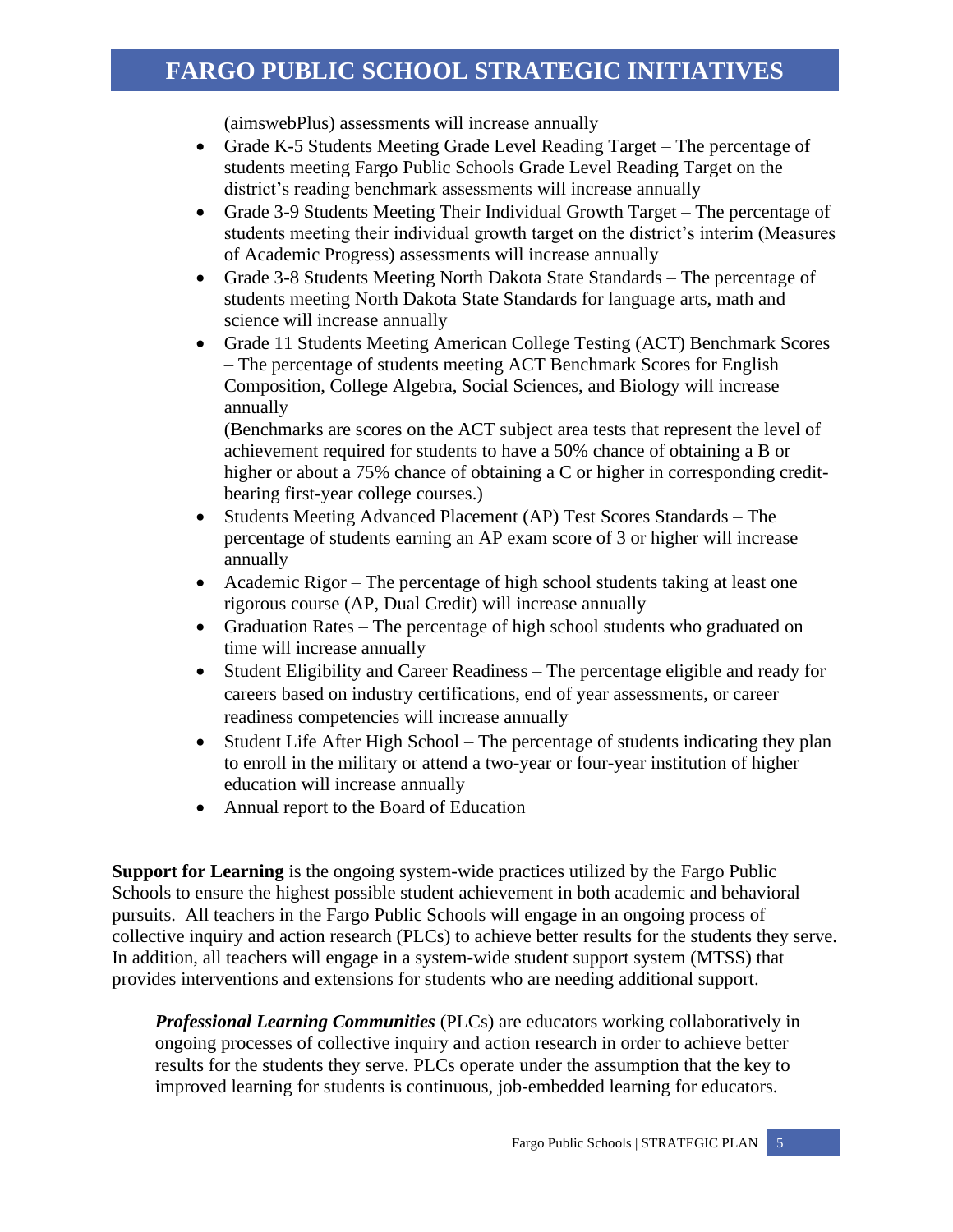### *PLCs ask the following questions:*

- 1 What do we want all students to know and be able to do?
- 2 How will we know if they have learned it?
- 3 How will we respond if students don't learn?
- 4 How will we respond if students already know it?
- 5 What professional development is needed?

*Adapted from DuFour, DuFour, Eaker, & Many (2006)*

As a result of the Fargo Public Schools efforts, Strategic Initiative 1 will be strengthened through the following goals:

**Goal 1 - Professional Learning Communities** – Collaboration among teachers in each academic area will enhance the ability of teachers to examine all practices in light of their impact on learning. This collaborative process proactively assists teachers in planning for standards-based instruction, interventions and extensions. The Fargo Public Schools will accomplish this goal by ensuring that the time needed to conduct PLCs is scheduled at least once a week during the school year. PLCs are one of the components of the district's needs assessments to determine professional development sessions.

**Goal 2 - Multi-Tiered System of Support (MTSS)** – MTSS is a school-wide process, beginning with quality core instruction within the general education classroom. Academic and behavioral interventions or extensions are provided to students based on data collection and analysis. These interventions or extensions vary in intensity based on student needs and may be provided by a variety of personnel, starting with the general education teachers. The MTSS model supports:

- *Strategic Intervention:* Supports that augment primary instruction to directly address an area of need; often implemented in a small group setting but may be individualized; often associated with Tier 2.
- *Intensive Intervention:* An academic or behavioral intervention characterized by increased length, frequency, and duration of implementation and administration to students significantly below grade level; often associated with Tier 3.
- *Progress Monitoring:* A scientifically based practice to assess students' academic performance and evaluate the effectiveness of the instruction that can be used with individual students, a small group, or an entire class. Also, the process used to monitor implementation of specific interventions.
- *Extensions:* Supports that augment primary instruction to directly address content, product and process.

The Fargo Public Schools will accomplish this goal by developing policies, practices, and protocols throughout the K-12 system.

- Fargo Public Schools Multi-Tier System of Support Handbooks Completed and annually reviewed MTSS handbooks that includes information for elementary school, middle school, and high school
- Completed components of the MTSS-B plan will increase annually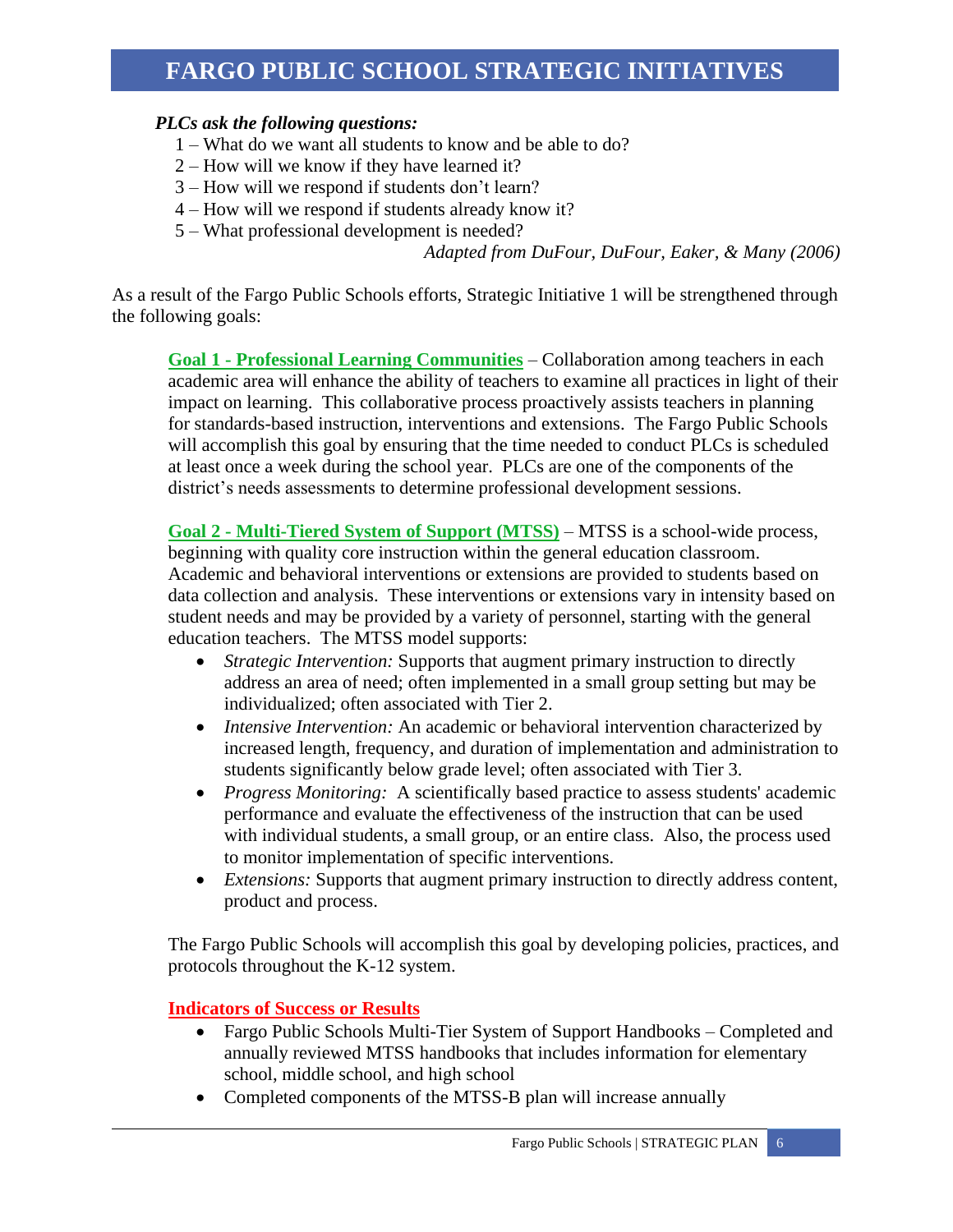• Annual report to the Board of Education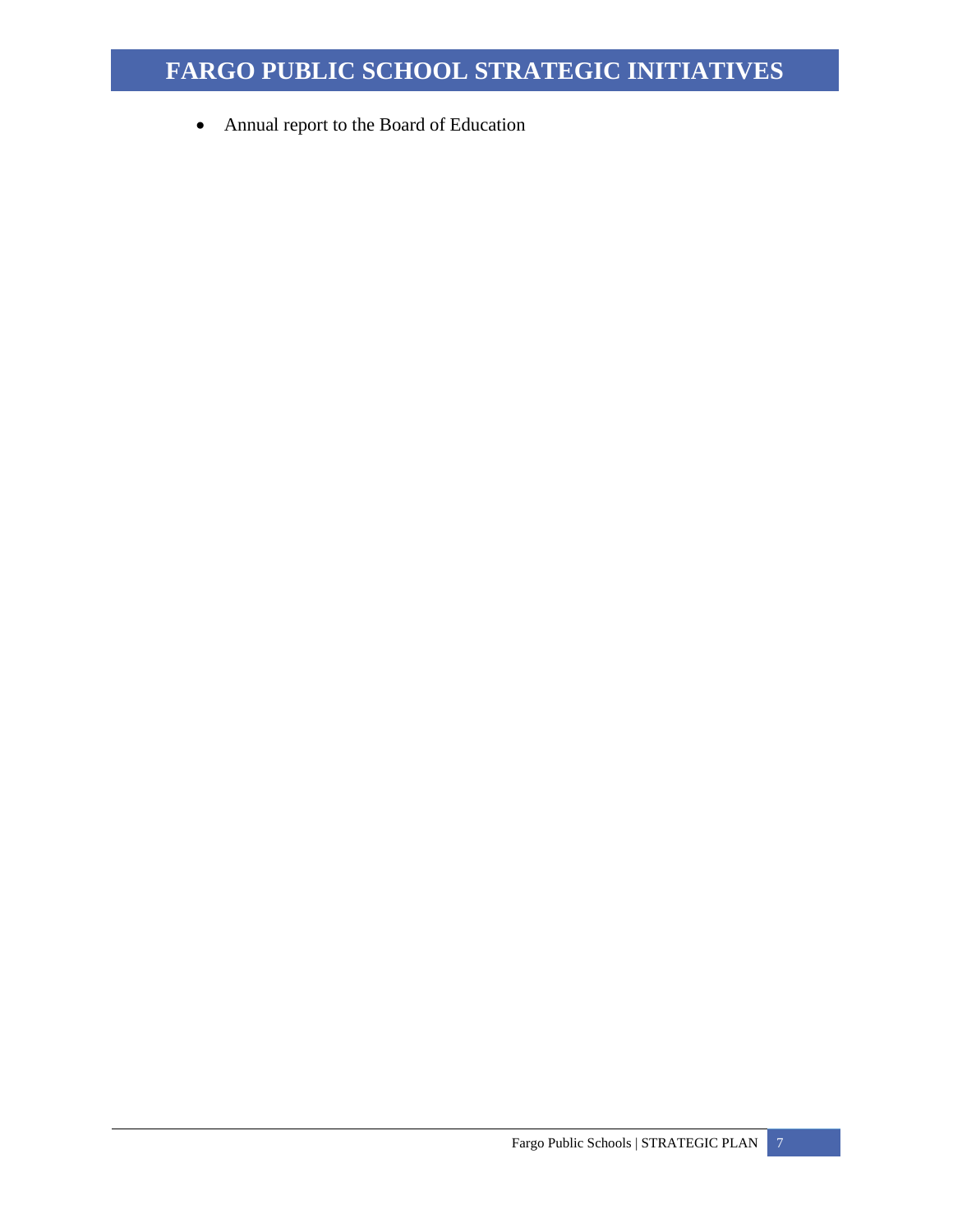# **STEAM – Science, Technology, Engineering, Arts, and Mathematics**

The Fargo Public Schools will enhance student experiences by ensuring that every student has the opportunity to engage in a well-rounded education. This will be accomplished by adopting a philosophical stance that Science, Technology, Engineering, Arts and Mathematics (STEAM) are essential core curriculums.

STEAM is not a program, but a philosophy that spreads throughout the K-12 system. Breakthrough thinking and creative innovation are the pillars of a STEAM related philosophy. STEAM emphasizes the 21st Century skills that are critical to our students' future. The 21st Century skills of collaboration, communication, creativity, and critical thinking are emphasized through [project-based learning,](http://stemeducation.edublogs.org/2011/11/14/hello-world/) usually through interdisciplinary activities.

The A in STEAM stands for the Arts and Humanities, which include dance, theatre, visual arts, media arts and music, and also includes the liberal arts. The liberal arts include Language Arts, Foreign Languages, Social Studies, and Career and Technical Education, which each enhance the components of the STEAM fields. (Reference: *Teaching and Learning Long Range Plan*)

**Goal 1 - STEAM** – The Fargo Public Schools will encourage teachers and students to see and think in new ways across disciplines. Knowledge creation, innovation and breakthrough thinking will assist the process of making connections across disciplines. As a result of our efforts, the Fargo Public Schools will accomplish this goal through the district's STEAM related strategic initiatives as articulated in the *Teaching and Learning Long Range Plan*.

- Number of grade 6-12 students enrolled in STEAM related courses will show positive trends
- Number of teachers participating in STEAM related professional development opportunities will show positive trends
- Number of co-curricular STEAM related activities occurring in the schools will increase
- Annual report to the Board of Education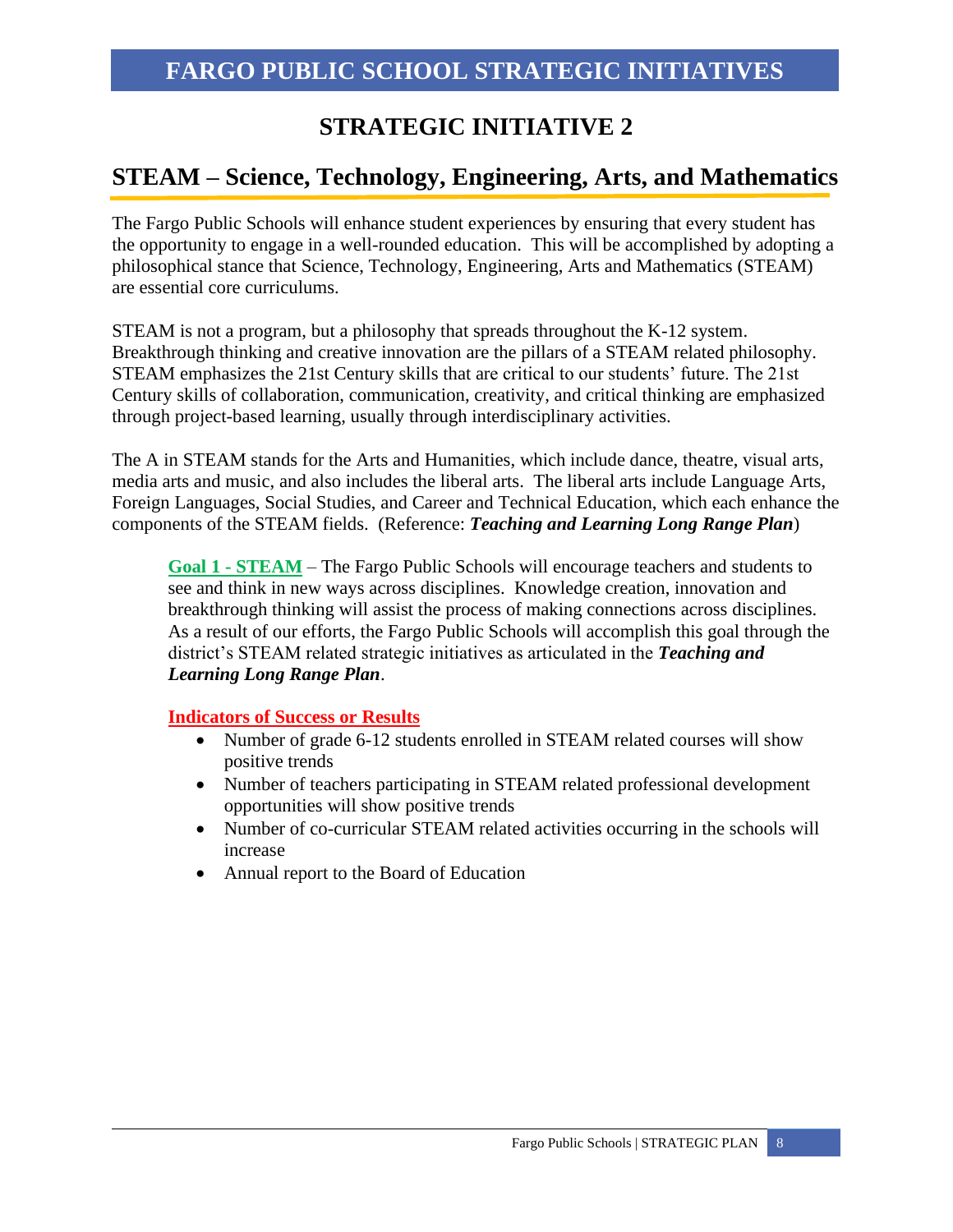## **Positive School Culture and Safety**

**School Culture** is a group's shared belief, customs, and behavior. A positive and nurturing school culture will be the outcome of our efforts. Each school will develop and maintain a culture plan to support student learning. A positive school climate and school culture promote students' ability to learn. There are four elements important to a positive school culture:

- Leadership from the building principal, but also from other staff and the students themselves
- A school wide sense of community
- Participatory student leadership. Student leadership empowers students to develop a feeling that "this is our school, and we are responsible for making it the best school it can be."
- A climate of mutual respect and cooperation that pervades all relationships, those among adults as well as those between adults and students

**School climate** refers to the school's effects on students, including teaching practices; diversity; and the relationships among administrators, teachers, parents, and students.

**Character** is the development of the traits of a good person. A good person has a mindset that is open and willing to grow. They know the difference between right and wrong and always try to do what is right. They set a good example for everyone and strive to make the world a better place. Therefore, as a result of our efforts, students will possess sound character and self-esteem that allows them to accept and respect themselves and others.

**Cultural Proficiency** is a mind-set, a worldview, a way a person or an organization makes assumptions for effectively describing, responding to, and planning for issues that arise in diverse environments. Cultural proficiency is a paradigm shift from viewing cultural differences as problematic to learning how to interact effectively with a variety of cultures. Therefore, as a result of our efforts, students and staff will accept and respect the diversity of gender, race, culture, and age differences.

**Safety** of students, staff, and all other individuals at Fargo Public Schools will always be a district priority. The district will continue to engage in conversations monitoring and reviewing the safety of all FPS patrons. Additionally, the district will continue to review polices, practices, and interactions working towards providing the safest atmosphere possible for all. Therefore, as a result of our efforts, students and staff will continue to engage in safe learning environments for all.

**Goal 1 – School Culture** – As a result of our efforts, each school will develop and maintain a culture plan that emphasizes character development, cultural proficiency, and safety.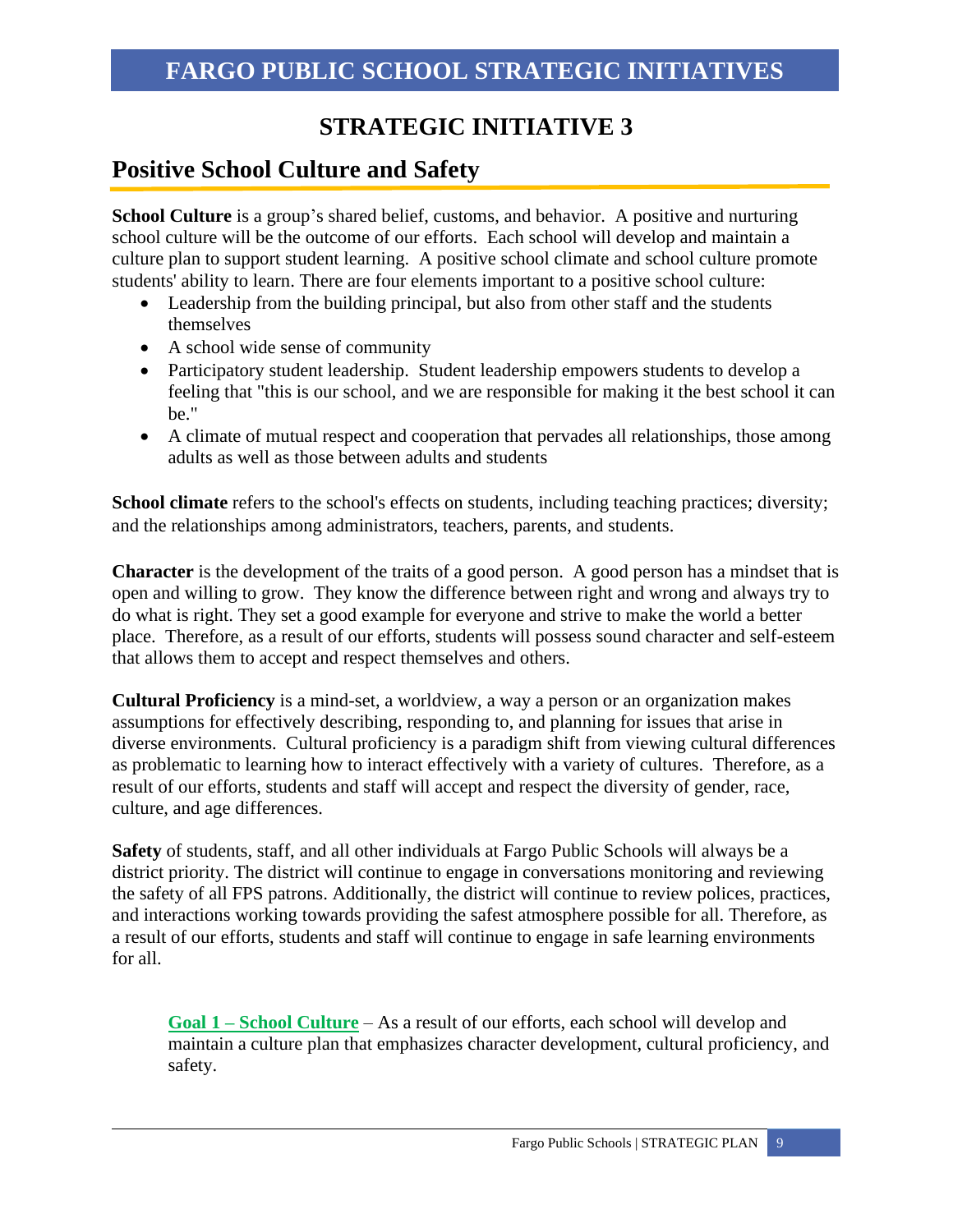- Survey Data on school culture will show positive trends
- Verification of school culture plans for each building will be completed
- Annual report to the Board of Education
- Safety committee will develop recommendations for consideration by administration and the Board of Education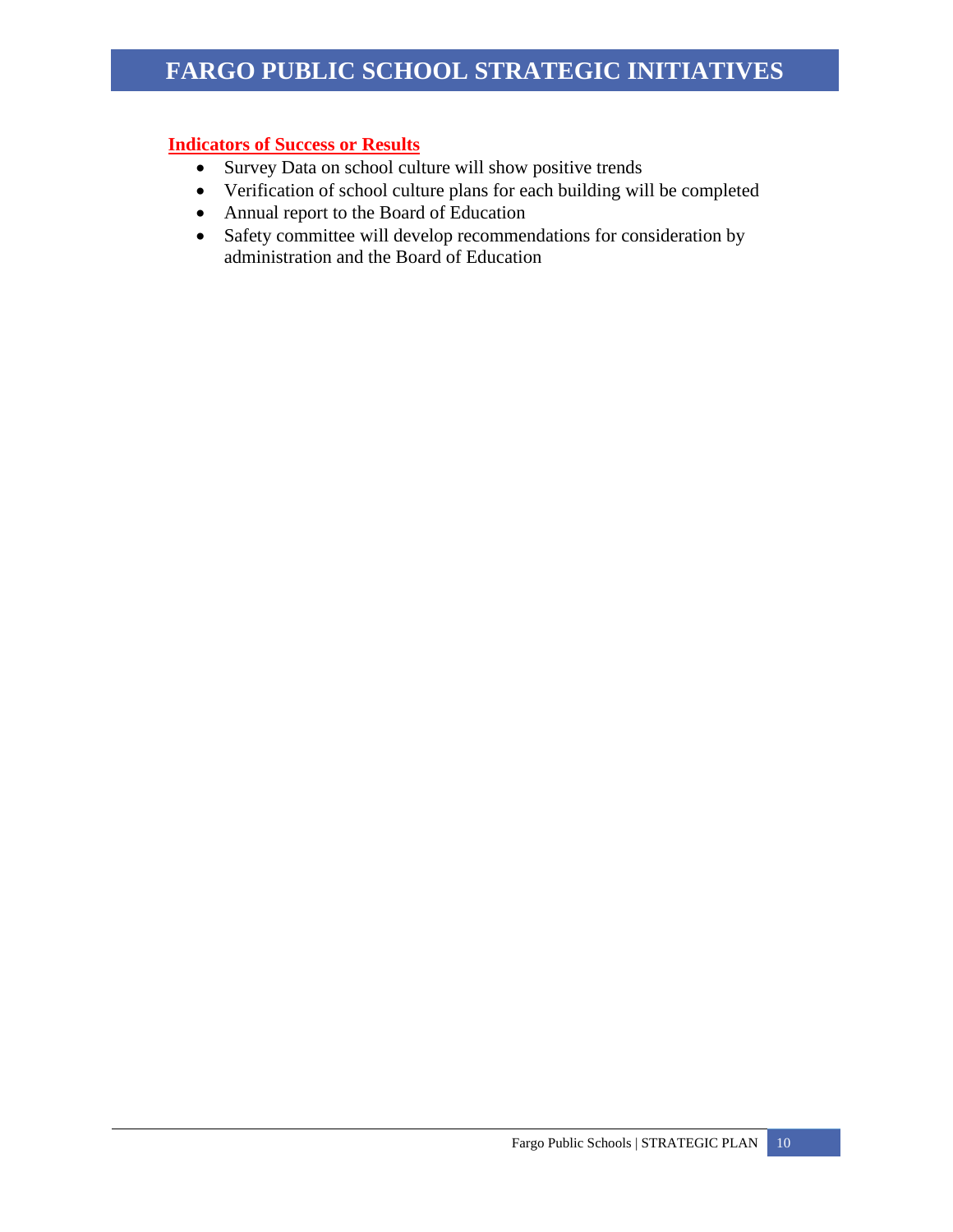## **Engagement and Experiences in Co-Curricular Activities**

Students who engage in co-curricular experiences enhance their overall educational experience and improve their skills in the areas of time management, long term commitments, collaboration, creativity, and in building positive relationships. Those involved in co-curricular activities are more connected to their school and tend to have higher grades.

Therefore, the Fargo Public Schools supports participation by all students in co-curricular activities. Co-curricular activities are those activities that occur outside of the regular school day and serve to enhance student learning. Co-curricular activities offered by the Fargo Public Schools are academic activities, athletics, clubs, drama and music. As a result of our efforts, students will be provided the opportunity to engage in a variety of co-curricular activities designed to enhance their overall educational experience. This will be accomplished through the following goals:

**Goal 1 - Diverse Activities** – Fargo Public Schools will provide a broad range of diverse activities for our students.

**Goal 2 - High Quality Activities** – Fargo Public Schools will provide high quality activities for our students.

**Goal 3 - Enhanced Learning** – Fargo Public Schools will enhance the learning of our students through co-curricular activity participation.

- Participation data from season summary report will show positive trends
- Participant satisfaction survey data will show positive trends
- Activities "Honor Roll" will show positive trends
- GPA of participants will show positive trends
- Team scholar award recipients will show positive trends
- Annual report to the Board of Education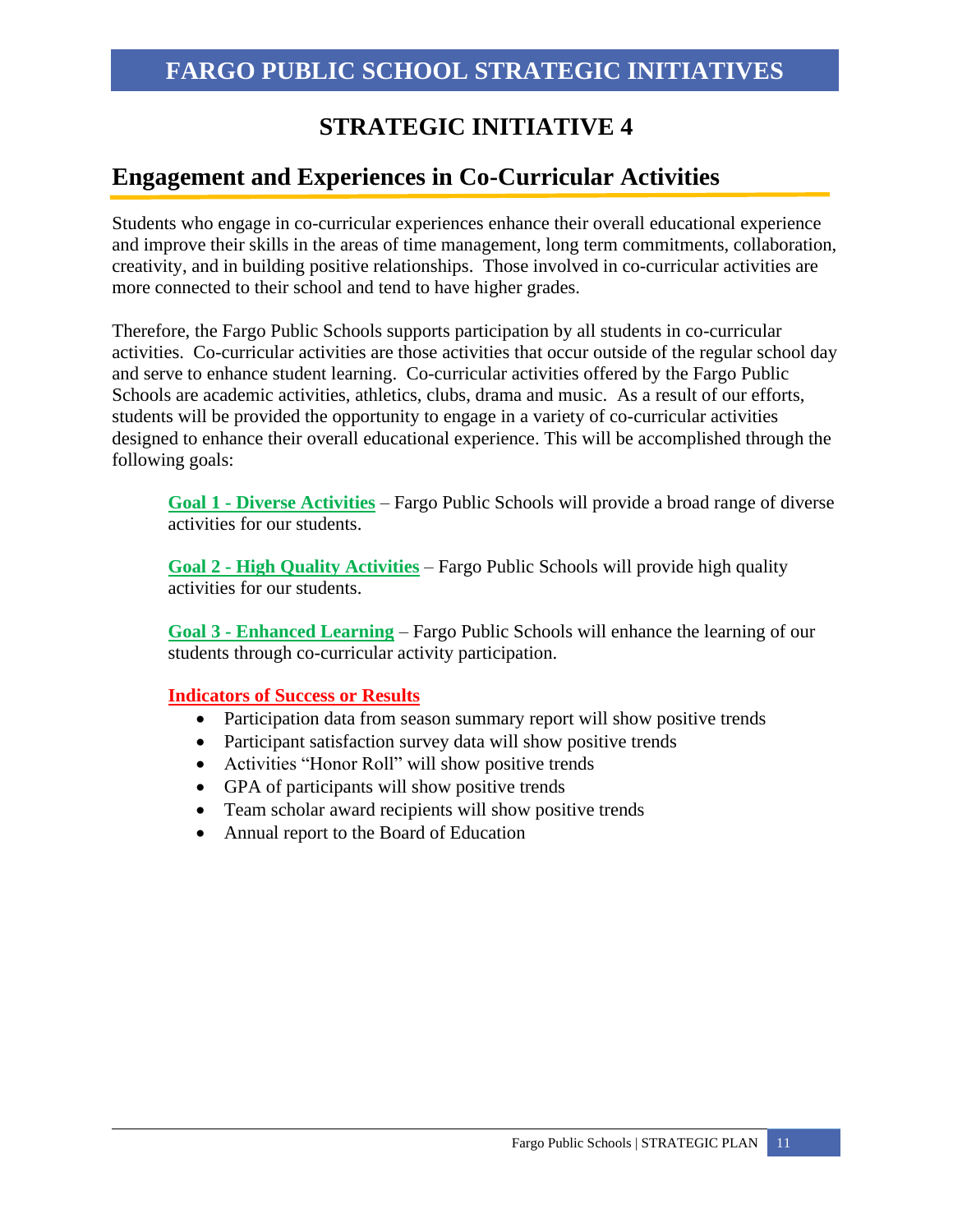## **Community Outreach and Communication**

**Community Outreach** – As a result of our efforts, Fargo Public Schools will establish partnerships and relationships with non-profit agencies, area businesses, and local college and university teacher preparation programs to support student academic success. External partnerships with the community provide additional support and enrichment opportunities for students and staff. As a result of the Fargo Public Schools efforts, this strategic initiative will be achieved through the following goals:

**Goal 1 - City of Fargo and Fargo Park Board Relations** – The Fargo Public Schools will continue to foster a positive partnership with the City of Fargo and Fargo Park District. Positive and heathy relationships between administrations and elected officials will enhance the ability of all three entities to serve the public in a collaborative and meaningful way.

### **Indicators of Success or Results**

• Administration and elected officials will meet annually to discuss current and relevant issues associated in providing quality services to the citizens of Fargo. These meetings will be a shared responsibility and hosted by each entity in a rotational cycle.

**Goal 2 - Fargo Public Schools Development Foundation** – The Fargo Public Schools will maintain a relationship with the Fargo Public Schools Development Foundation for financial resources to support student and critical needs and innovative educational programs.

### **Indicators of Success or Results**

- Funds raised for the Got No Milk Program/Critical Needs Programs
- Number of endowments, education grants, scholarships and awards
- Funds raised for special projects
- Continuation of the Adopt-A-School Program
- Annual report to the Board of Education

**Goal 3 - College and University Partnerships** – The Fargo Public Schools will continue to work with local college and university teacher preparation programs to ensure that we are partners in the preparation of future teachers. In addition, we will partner with the colleges and universities to ensure that our current staff have access to professional development and college course credit programs.

### **Indicators of Success or Results**

• Continue relationships with area college teacher preparation programs by attending the local college dean advisory committee meetings.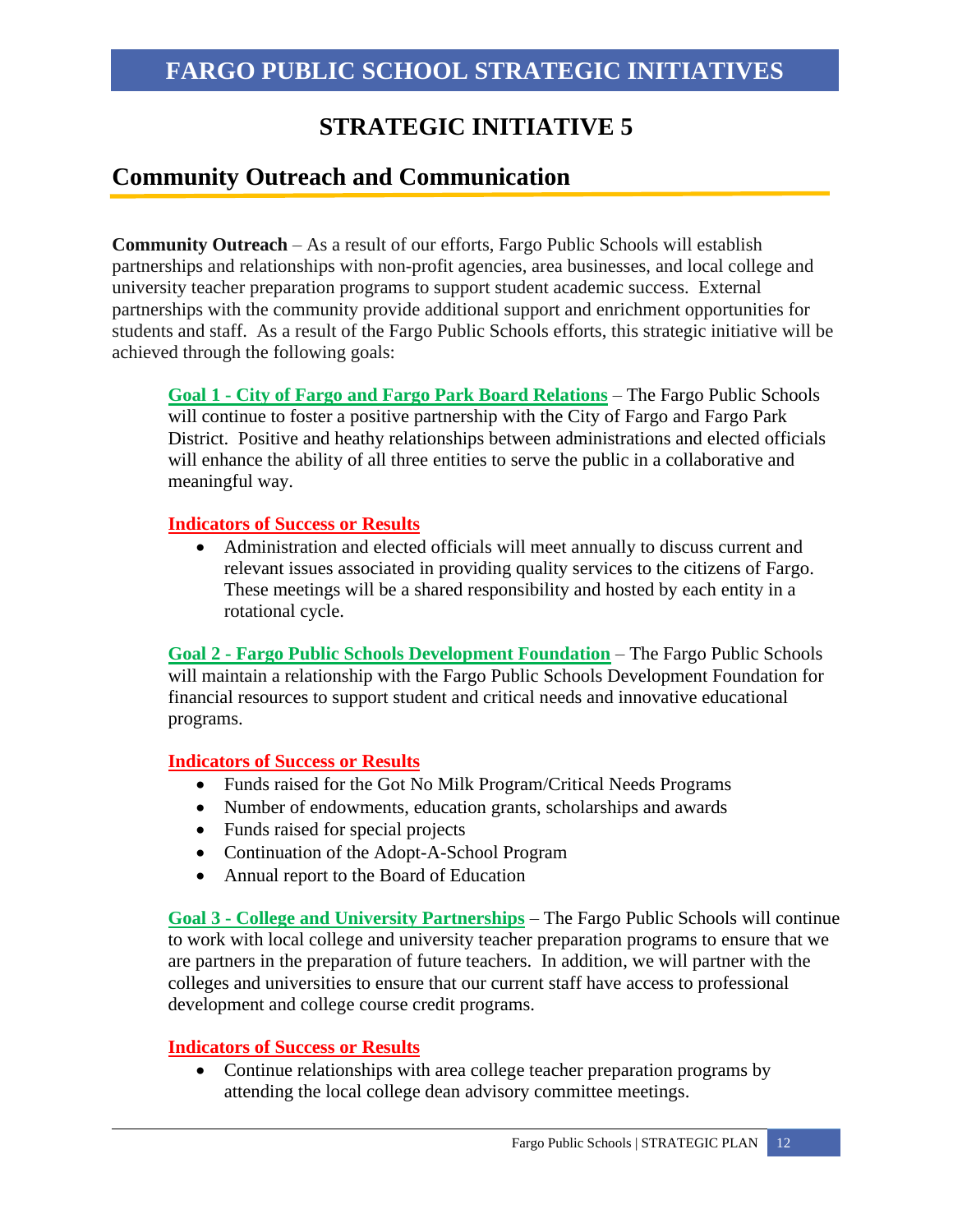- Continue to partner with the University of North Dakota Resident Teacher Program
- Continue to work with local colleges in the placement of student-teacher field experience students and other internship opportunities.

**Goal 4 - Career and Technical Education Partnerships** – Career and Technical Education (CTE) is an essential component of the educational system, preparing learners for life, careers, and college. With an emphasis on real-world and real-life skills, occupational content and academics come to life through application. Students develop 21<sup>st</sup> Century skills as they communicate and collaborate on activities and utilize creativity and critical thinking to design projects and solve problems.

Teachers work directly with business and industry partners to bridge high school curriculums with relevant skills and experiences needed in today's world of work. Implicit to the CTE program are the components of advisory committees and community relations outreach as well as workplace experiences, business partnerships, and postsecondary connections. Therefore, as a result of the Fargo Public Schools efforts, we will engage in outreach initiatives designed to support our programs and students.

**Advisory Committee and CommunityRelations -** The Career and Technical Education (CTE) Advisory Committee's purpose is to strengthen the programs it serves. The committee exists to advise, assist, support and advocate for career and technical education. Members from community businesses and organizations are volunteers who share content expertise and performance knowledge based on the program area and its related occupations. Advisory committees work cooperatively with school administration and instructors in planning and carrying out committee work. They are advisory only and has no legislative, administrative or programmatic authority. Committees may serve a specific CTE program or a combined committee may serve several CTE programs.

### **Indicators of Success or Results**

- The advisory committee's action plans will be posted on the Fargo Public Schools Strategic Plan Dashboard
- Annual report to the Board of Education

### **Workplace Experiences, Business Partnerships, and Post-Secondary Connections** -

Career awareness andother workplace learning activities take place within the CTE classroom and create the opportunity for community partnerships with teachers, students, and the business community. Business partnerships will be cultivated to expand career connections in the classroom and work placement options for students. As a result of the Fargo Public Schools efforts, our staff will connect students with post-secondary institutions to support CTE program alignment and create opportunities for dual credit coursework or industry certifications.

### **Indicators of Success or Results**

• Number of community and industry partners that align with CTE program pathways for each program area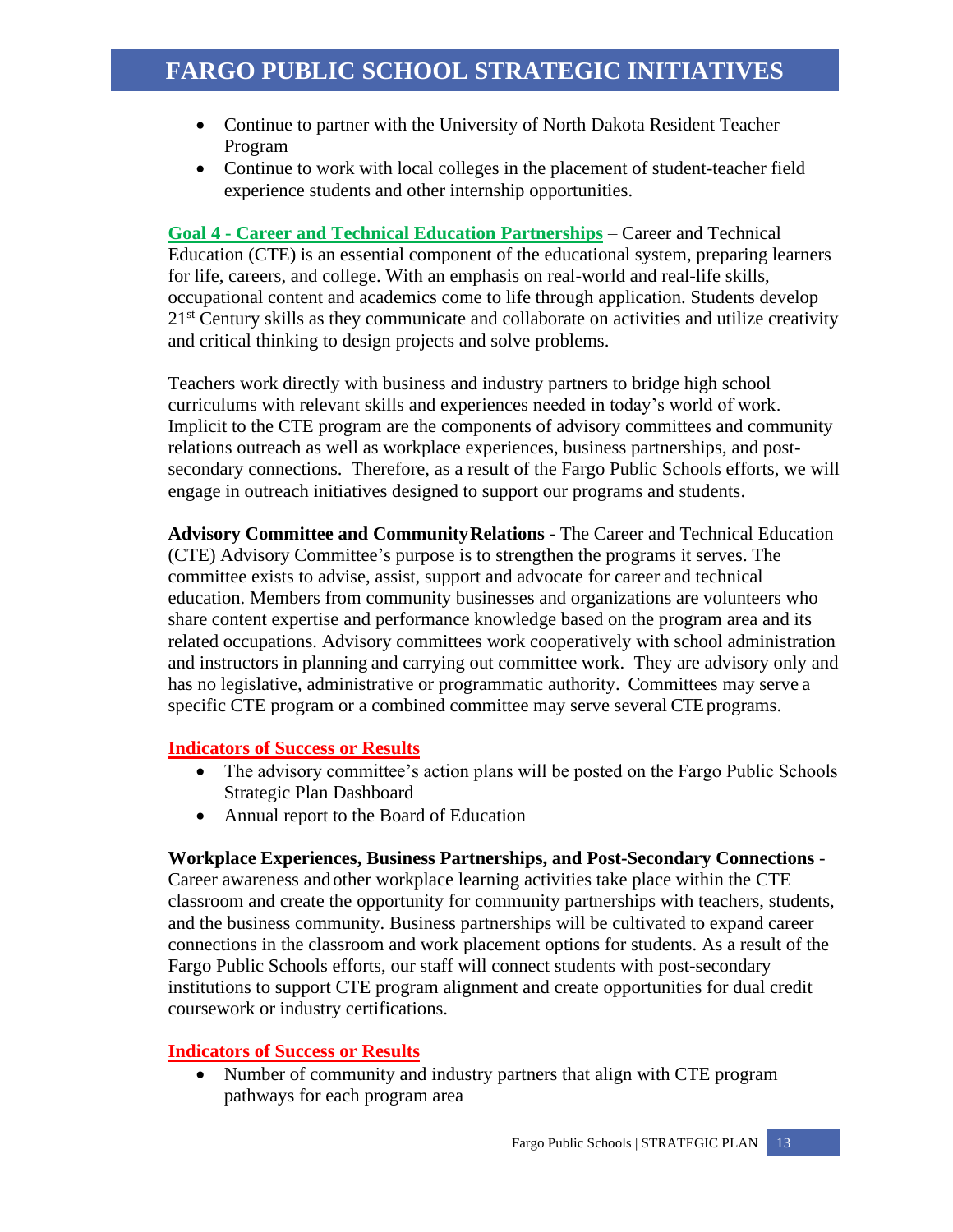- Number of events and activities that occur between the CTE program instructors and the business community
- Course enrollments to improve non-traditional student participation and retention in non-traditional programs
- Number of job shadowing and cooperative learning experiences
- Annual report to the Board of Education

**Goal 5 – Mental Health, Dropout Prevention, & Youth Risk Services** – As a result of our efforts, Fargo Public Schools will implement a K-12 Multi-Tiered System of Support (MTSS) process, for Academics as well as Behavior, to identify and assist students who experience mental health and alcohol/drug issues, are in need of additional support for academic and social/emotional development, or are at risk of dropping out of school. The FPS Positive Student Behavior Action Plan includes staff utilization, policy implementation and professional development in support of improving student selfregulation skills. Fargo Public Schools will collaborate with community agencies to help secure needed assistance for students.

### **Indicators of Success or Results**

- Student and family referrals to community resources
- Attendance Rates The percentage of students with 12 or fewer unexcused days absent per year will decrease
- [Graduation Rates](http://benchmarks.tacoma.k12.wa.us/Benchmarks/Student%20Graduation.xlsx?Web=1) The percentage of high school students who graduated on time will increase and dropped out will decrease annually
- Incident Reports The percent of minor, major and suspension student violations will decrease annually
- Annual report to the Board of Education

**Communication** – As a result of our efforts, Fargo Public Schools will communicate effectively and engage with internal and external stakeholders to build community trust and support. The district will communicate proactively and with transparency. This will be accomplished through building comprehensive communications systems utilizing multiple forms of media. A strategic communication plan will be developed to strengthen and organize overall communication efforts to achieve the following goals.

**Goal 1 - District Image** – As a result of our efforts, the Fargo Public Schools will have strong relationships with the community. Overall, citizens of Fargo will have positive opinions of the education provided to students in the district.

**Goal 2 - Parent/Family Communication and Engagement** – As a result of our efforts, the school district and individual schools will have established, effective communication between school, parents and families. Uniform communication guidelines will be set for all schools in order for communication processes to be consistent amongst all schools.

**Goal 3 - Community Communication and Engagement** – As a result of our efforts, the school district will have effective communication and engagement with the community at large. Fargo Public Schools will focus on communicating with the ever changing and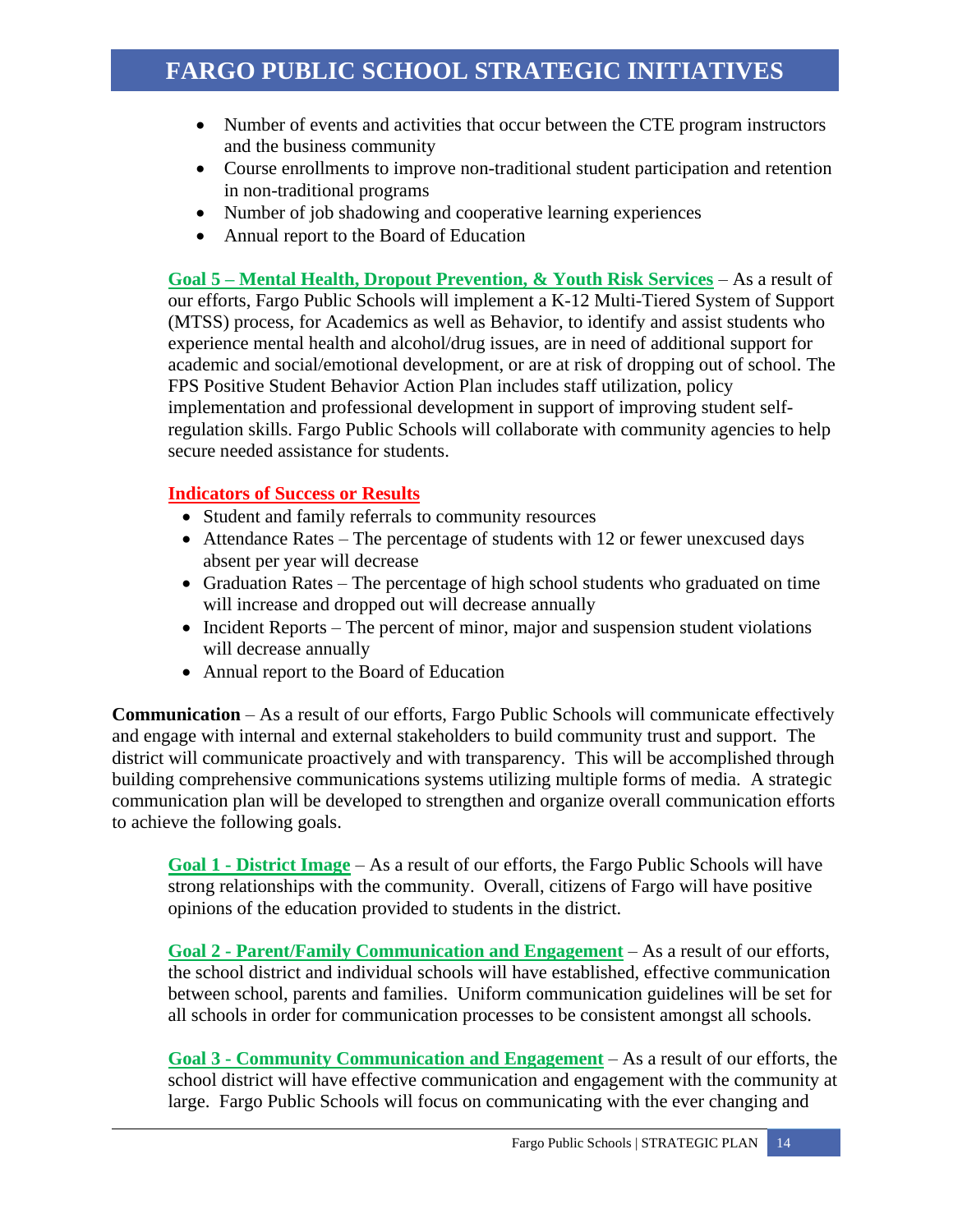diverse community that exists in Fargo. When applicable and appropriate, the district will provide for public engagement and feedback on the educational processes and decisions.

**Goal 4 - Internal Communication and Engagement** – As a result of our efforts, Fargo Public Schools will have communication systems that establish open and transparent communication channels throughout the entire organizational system and through all employee groups. Communication processes will be enhanced to improve the flow of information to internal stakeholders. Staff members will be provided with information regarding the schools and district in order to be ambassadors for the district.

- Survey data on school communications will show positive trends.
- Number of media releases and coverage percentage
- Website analytics
- Number of social media followers and interaction
- Number of subscribers to electronic newsletter
- Community engagements, feedback opportunities or public forums
- Annual report to the Board of Education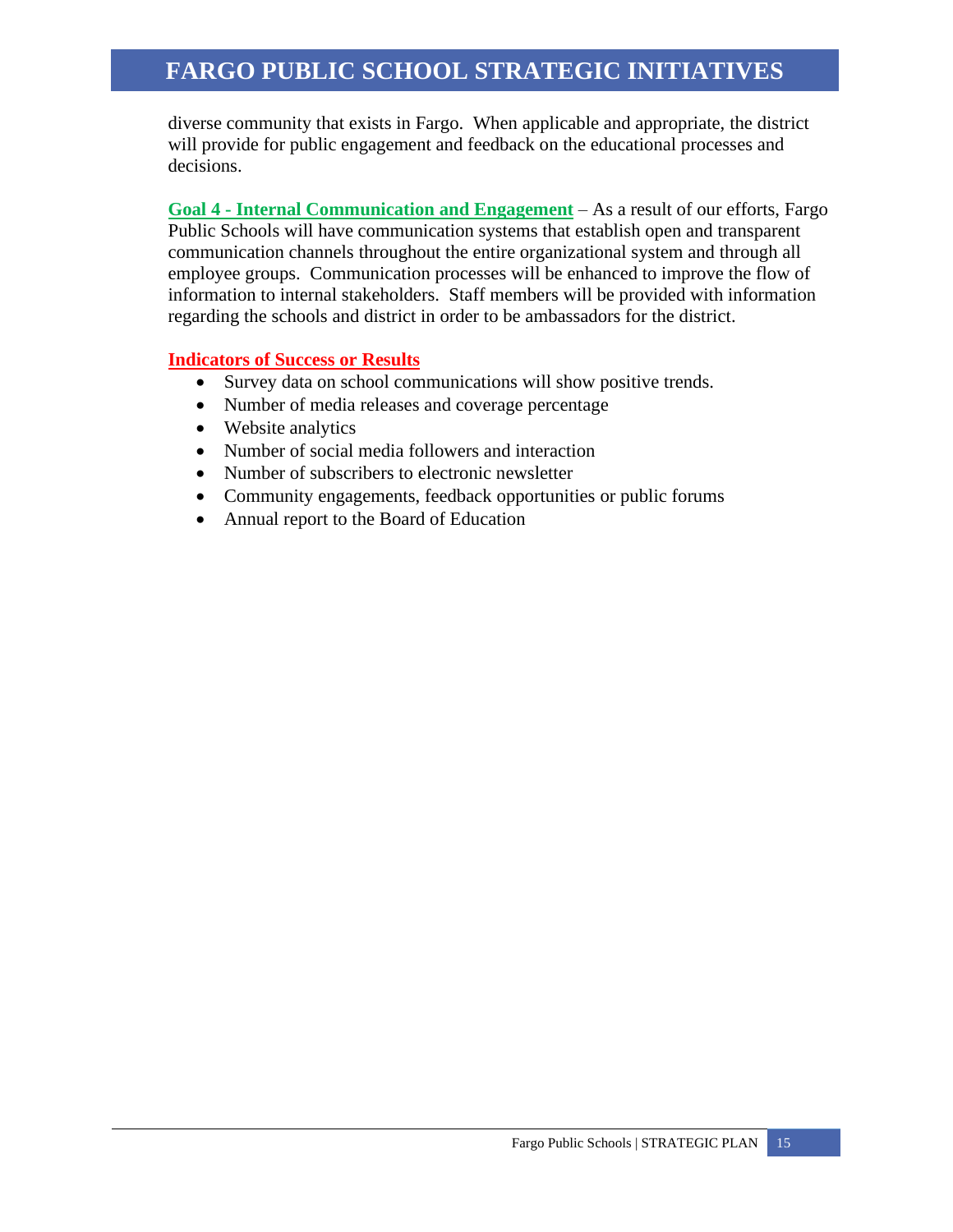### **Equitable Resources and Planning**

As a result of Fargo Public Schools efforts, the district will secure and allocate resources needed to adequately fund and carry out this strategic plan. Meeting the needs of all students by providing equitable resources across the district will be a priority in all decisions made to educate our students. We will accomplish this by ensuring that we employ a highly qualified staff implement a well-developed *Long Range Facilities Plan,* and a proactive *Long Range Financial Plan*.

**Human Resources** – Fargo Public Schools will strive to attract and retain the highest qualified employees at all levels of the organization. As one of the largest employers in the region, Fargo Public Schools has a broad range of human resources needs including educators, educational support staff, operations staff, and administrative staff. Fargo Public Schools will attract, support, and retain the highest qualified employees at all levels of the organization through the following goals:

**Goal 1 - Workplace Culture** – Fargo Public Schools will create a culture and work environment that makes the district an employer of choice. There are several motivating factors that attract applicants and retain employees. It is vital to create a culture that recognizes human motivators and allows for flexibility in meeting the wide range of needs facing our existing or potential workforce. We will accomplish this goal by providing:

- Competitive compensation and benefit packages
- High quality new employee orientation programs
- A mentoring program for all new certified staff
- Continuing education and professional development for all staff members

**Goal 2 - Recruitment and Promotions** – Fargo Public Schools will promote the district as a major employer in the state and region. This goal will be achieved by maintaining a marketing plan that promotes the broad range of employment opportunities available at Fargo Public Schools.

**Goal 3 - Recruitment Outreach Efforts** – Fargo Public Schools will continually review recruitment efforts and expand our efforts when necessary to attract the best candidates at all levels. In addition, the district will seek to recruit a diverse applicant pool for all openings.

- Annual hiring statistics
- Resignation/retirement rates
- Personnel evaluation systems
- Employee longevity
- Exit interview surveys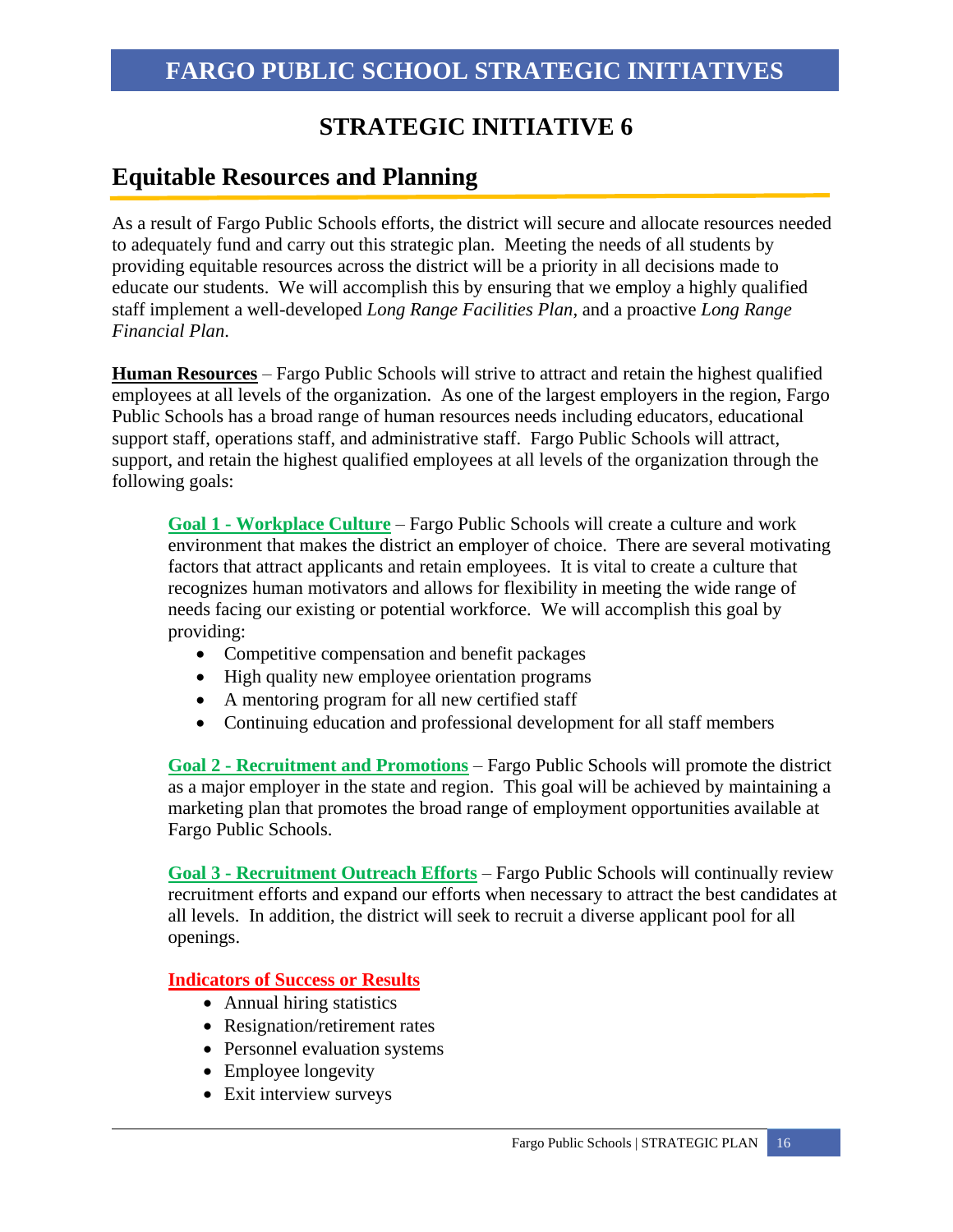• Annual report to the Board of Education

**Goal 4 - Teacher and Administrator Evaluation System** – The Fargo Public Schools will implement a framework for teacher and principal performance appraisals that are based on research-supported instructional strategies and consistent in application. The evaluation system will provide valid and reliable measures of teacher and principal performance.

### **Indicators of Success or Results**

- Completion of teacher and administrator growth plans
- Annual report to the Board of Education

**Goal 5 - Comprehensive Employee Orientation Program** – The Fargo Public Schools will conduct comprehensive orientation programs for all new staff prior to the start of each school year. Orientation is the first step in the onboarding process of new employees. The purpose of onboarding is to provide a structured process new hires go through in order to become engaged and productive with Fargo Public Schools. When new hires attend orientation, they are introduced to the Strategic Plan, the District's mission, vision, goals and initiatives and important information regarding benefits and expectations.

### **Indicators of Success or Results**

- Evaluation data for Category 1 Teachers
- Survey results of New Staff Orientation
- Annual report to the Board of Education

**Goal 6 - Comprehensive New Teacher Mentor Induction Program** – The Fargo Public Schools will provide support for new teachers by engaging them in a comprehensive mentoring program. Support is focused on accelerating the new teachers' classroom practice, ensuring student academic success, and developing autonomous selfreflective teachers who are responsive to the diverse cultural, social, academic, and linguistic backgrounds of all students.

### **Indicators of Success or Results**

- FPS New Teacher Induction (NTIP) annual survey results will show positive trends.
- Evaluation data for Category 1 Teachers
- Annual report to the Board of Education

**Long Range Facility Planning** – Fargo Public Schools will strive to build and maintain facilities necessary to carry out the mission of the district with appropriate space available for all aspects of education. As a result of our efforts, this will be accomplished through the following goals:

**Goal 1 - Maintain the Long Range Facilities Plan** – In the 2019-2020 school year, Fargo Public Schools will finalize a new Long Range Facilities Plan to guide the district.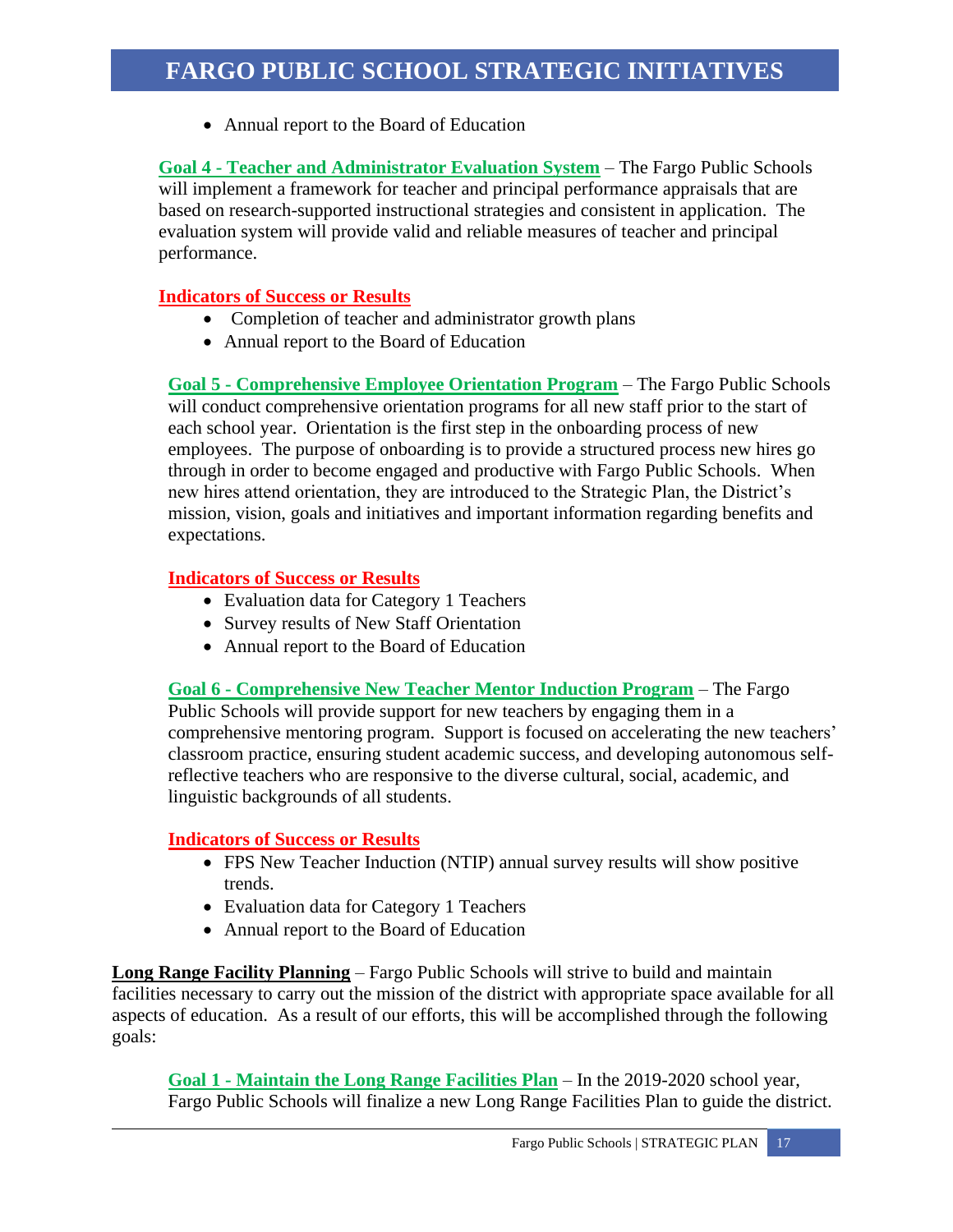This effort includes an annual review and update so the plan stays current. **(***Reference***:**  *Long Range Facilities Plan***)**

**Goal 2 - Annual Operational Maintenance** – Fargo Public Schools will systematically plan maintenance projects annually for completion. With the Long Range Facilities Plan, the district enhanced the financial commitment toward operational maintenance. This commitment will require a detailed plan of annual needs and scheduling to ensure designated projects are completed. **(***Reference***:** *Long Range Facilities Plan***)**

**Goal 3 - Long Range Facilities Plan Implementation** – Fargo Public Schools will proactively implement the Long Range Facilities Plan. The district must maintain good community partnerships to stay current with city growth trends. Data on Fargo city development will assist the district in implementing each step of the plan, which will assure we have secured the appropriate resources necessary to both maintain existing facilities, and design and build new facilities in a timely manner. **(***Reference***:** *Long Range Facilities Plan***)**

#### **Indicators of Success or Results**

- Designed replacement schedules
- Completion of operational maintenance schedules
- Analysis of available resources compared to upcoming needs
- Annual report to the Board of Education

**Long Range Financial Planning** – Fargo Public Schools will develop a long-term financial stability and sustainability plan. This effort will require ongoing state commitment to education funding, local support of district stakeholders, and federal support for education mandates. As a result of our efforts, this will be accomplished through the following goals:

**Goal 1 - Legislative Interaction** – Fargo Public Schools will communicate with state leadership in the legislature regarding funding. The state legislature meets on a biennial basis and provides a significant portion of the District's funding. In the 2019 session, K-12 education received an increased level of state support. Fargo Public Schools will continue to proactively collaborate with the North Dakota State Legislature to ensure that the highest level of funding possible.

**Goal 2 - Local Support for School** – Fargo Public Schools will secure and maintain local support for the district. Local taxpayers have a history of supporting educational services. Fargo Public Schools will continue to seek local support and commitment for education.

**Goal 3 - Budgeting** – Fargo Public Schools will strive to maintain cash flow and balanced budgets including investments, debt structure and fund balances. We will ensure effective and efficient use of public tax dollars through equitable allocation of resources and budget monitoring.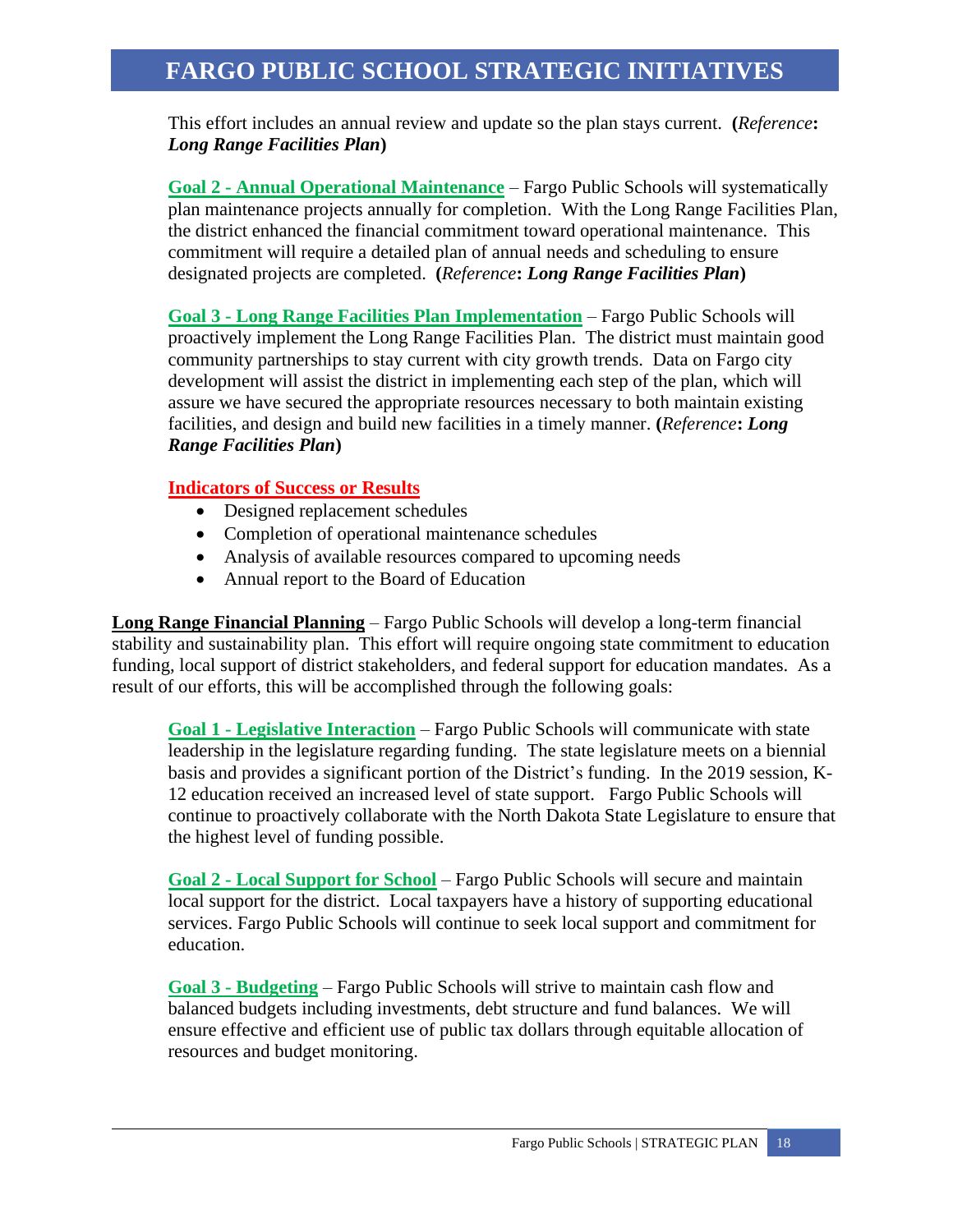**Goal 4 - Operational Efficiency** – Fargo Public Schools will continue to analyze expenses to provide operational efficiency district wide. We will accomplish this goal by ensuring we provide the most cost-effective delivery of high-quality educational services.

- Unqualified audit report opinion
- Timely budget certification by Board of Education and Cass County's Assessor's **Office**
- Maintain district fund balance percentages
- Maintain a minimum Aa/AA bond rating
- Annual report to the Board of Education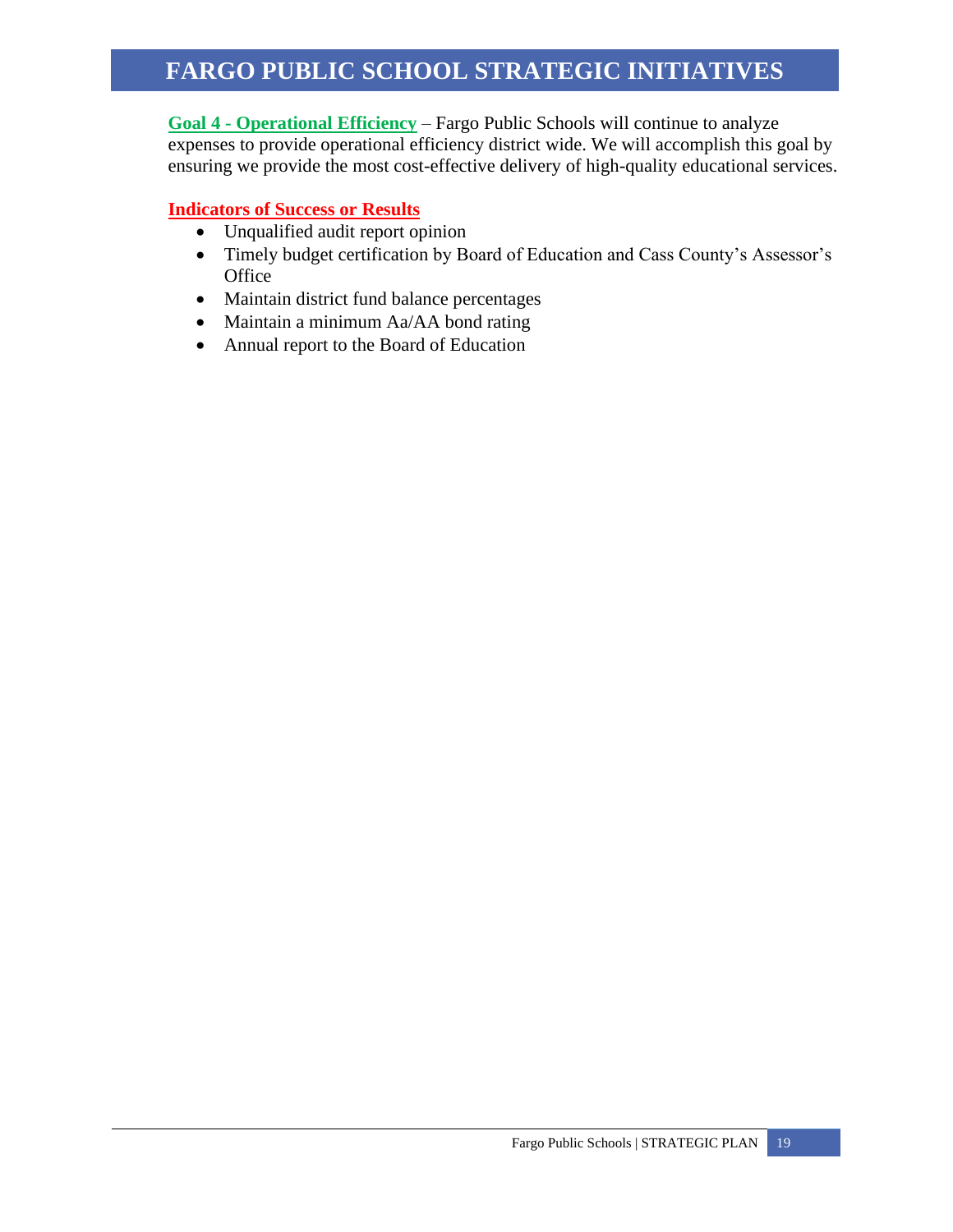### **Continuous Improvement and Accountability**

The Fargo Public Schools are committed to making data driven decisions to ensure continuous improvement and accountability. Therefore, as a result of Fargo Public Schools efforts, the school district will engage in a comprehensive process of building and district level evaluation and accreditation. This will be accomplished by using the school improvement and accreditation model. Each school, and the district as a whole, will engage in a five-year review cycle. During a review cycle, the following five standards are evaluated:

Standard 1: Purpose and Direction

• The system maintains and communicates at all levels of the organization a purpose and direction for continuous improvement that commit to high expectations for learning as well as shared values and beliefs about teaching and learning.

Standard 2: Governance and Leadership

• The system operates under governance and leadership that promote and support student performance and school effectiveness.

Standard 3: Teaching and Assessing for Learning

• The system's curriculum, instructional design, and assessment practices guide and ensure teacher effectiveness and student learning across all grades and courses.

Standard 4: Resources and Support Systems

• The system has resources and provides services in all schools that support its purpose and direction to ensure success for all students.

Standard 5: Using Results for Continuous Improvement

The system implements a comprehensive assessment system that generates a range of data about student learning and system effectiveness and uses the results to guide continuous improvement.

**Goal 1 - School Site Based Improvement Cycle** – Each school will engage in a fiveyear cycle of school improvement and review.

**Goal 2 - District Improvement Cycle** – The school district will engage in a five-year cycle of school improvement and review.

- Results from School Accreditation visitation and subsequent summative report
- Results from District Accreditation visitation and subsequent summative report
- Annual report to the Board of Education